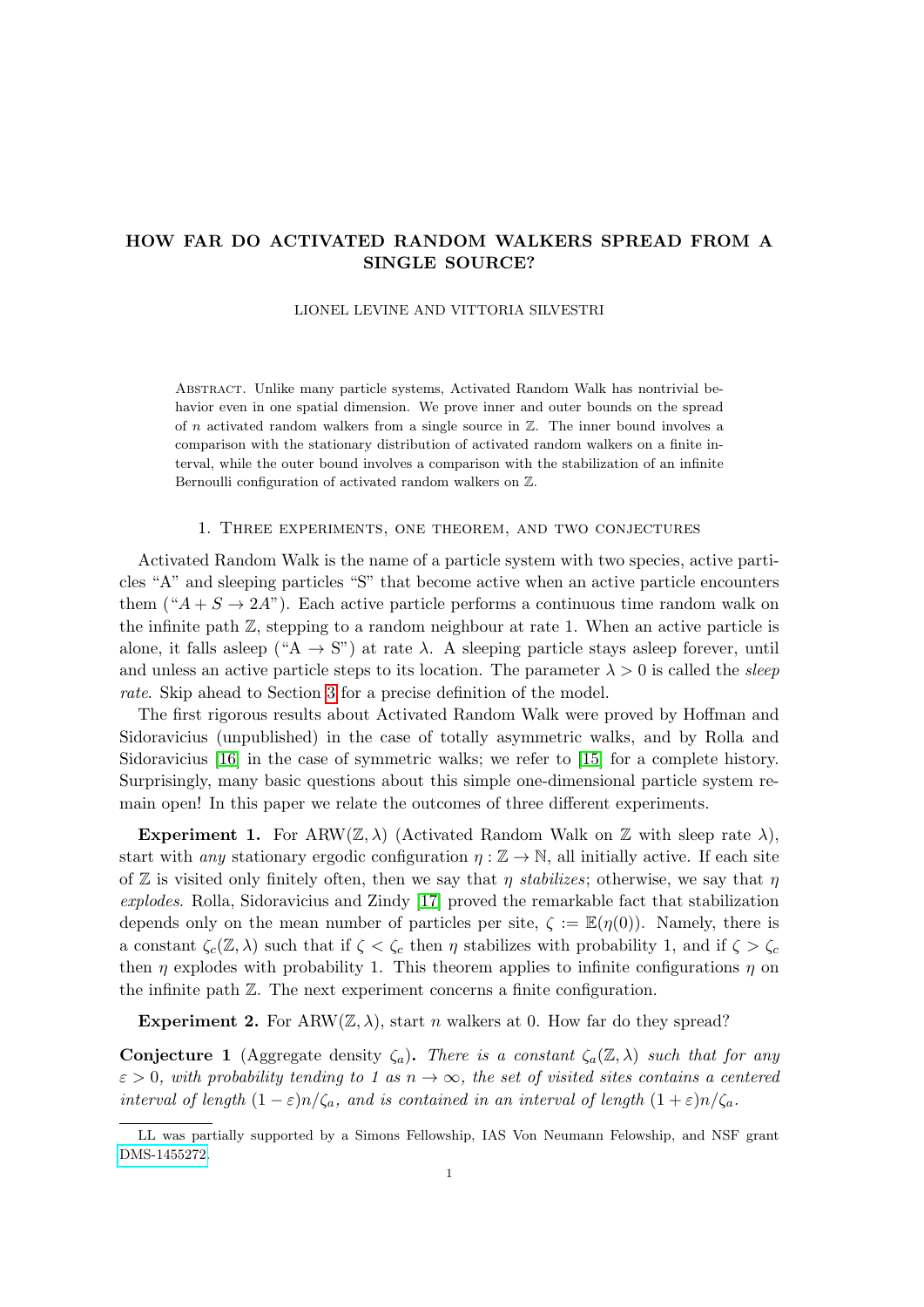**Experiment 3.** Fix a finite interval  $I \subset \mathbb{Z}$  containing 0, and write  $ARW(I, \lambda)$  for the finite particle system in which particles exiting  $I$  are killed. Start with one active particle at each site in I, and let them perform  $ARW(I, \lambda)$  until no active particles remain. How many of them survive? Write  $|\mathcal{S}_I(\mathbb{1}_I)|$  for the number of sleeping particles in I at the end of this process.

**Conjecture 2** (Stationary density  $\zeta_s$ ). There is a constant  $\zeta_s(\mathbb{Z},\lambda)$  such that

$$
\lim_{\#I\to\infty}\frac{|\mathcal{S}_I(\mathbb{1}_I)|}{\#I}=\zeta_s
$$

in probability.

To explain why we call this the "stationary" density, consider the law  $\pi_I$  of the random configuration of sleepers,  $S_I(\mathbb{1}_I) : I \to \{0, s\}$ . The probability distribution  $\pi_I$  is more canonical than it might seem. It is the unique stationary distribution of the Markov chain with state space  $\{0, s\}^I$ , whose update rule is: add one active particle at v and stabilize. This distribution does not depend on the choice of  $v \in I$ . These facts are proved in [\[11\]](#page-23-3).

What is the relationship between the three densities  $\zeta_a, \zeta_c, \zeta_s$ ? It is tempting to speculate that  $\zeta_a = \zeta_c = \zeta_s$ . These and more detailed conjectures can be found in our companion paper [\[13\]](#page-23-4).

In the present paper we will prove inequalities of the form

$$
\zeta_{out} \le \zeta_a \le \zeta_{in} \tag{1}
$$

where  $\zeta_{out}$  and  $\zeta_{in}$  are certain variants of the critical and stationary densities, respectively. To do this, we will prove inner and outer bounds on the aggregate  $\mathcal{S}(n\delta_0)$ . The inner bound involves a comparison with the stationary configurations  $S_I(1_I)$ , while the outer bound involves comparison with the infinite configurations  $\mathcal{S}(\eta)$  where  $\eta$  is an i.i.d. Bernoulli configuration of mean  $\lt \zeta_c$ .

# 2. Main result

We now define the outer and inner densities needed to state our main result.

Fix  $\zeta \in (0,1)$ , and let  $(\eta(x))_{x\in\mathbb{Z}}$  be independent random variables with  $P(\eta(x) = 1)$  $1 - P(\eta(x) = 0) = \zeta$ . We interpret  $\eta$  as a particle configuration consisting of one active particle each  $x \in \mathbb{Z}$  such that  $\eta(x) = 1$ . Denote by  $w : \mathbb{Z} \to \mathbb{N} \cup \{\infty\}$  the ARW<sup> $\lambda$ </sup> odometer of  $\eta$ . This is the random function

 $w(x)$  = number of ARW<sup> $\lambda$ </sup> firings needed at x to stabilize n.

<span id="page-1-0"></span>**Definition 1** (Outer density). For  $w$  as above, let

 $\zeta_{out} = \zeta_{out}(\mathbb{Z}, \lambda) := \sup\{\zeta > 0 : \mathbf{E}_{\zeta}(w(0)^3) < \infty\}.$ 

Fix a sleep rate  $0 < \lambda \leq \infty$ , and an interval  $I \subset \mathbb{Z}$ . Write  $\mathcal{S}_I(\mathbb{1}_I)$  for the ARW<sup> $\lambda$ </sup> stabilization of the all-active configuration  $1<sub>I</sub>$  with sink at the boundary of I. This is a random configuration of sleeping particles in I. Write  $|\mathcal{S}_I(\mathbb{1}_I)|$  for the total number of particles in this configuration.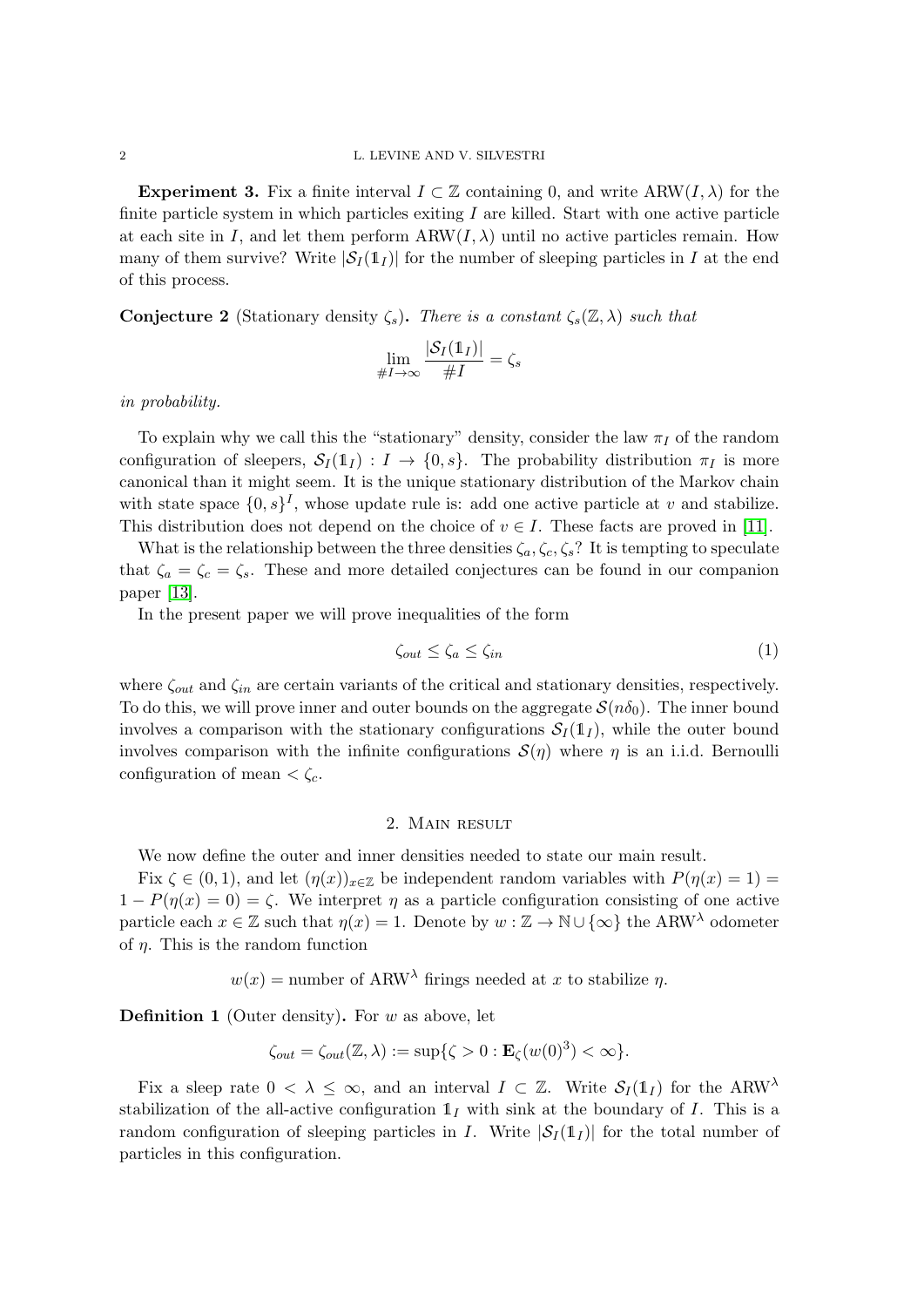<span id="page-2-0"></span>**Definition 2** (Inner density). For any interval  $I \subseteq \mathbb{Z}$  we let

$$
\zeta_{in,I} = \zeta_{in,I}(\mathbb{Z}, \lambda) := \inf \left\{ \zeta > 0 : \mathbb{P}(|\mathcal{S}_I(\mathbb{1}_I)| > \zeta \# I) \leq (\#I)^{-20} \right\},
$$

and define

$$
\zeta_{in} := \limsup_{I} \zeta_{in,I}.
$$

Our main result addresses the question in the title: How far do activated random walkers spread from a single source? Starting with n active particles at 0, let  $A_n$  be the random set of sites in Z that fire at least once during ARW<sup> $\lambda$ </sup> stabilization. Write  $B_r = [-r, r] \cap \mathbb{Z}^d$ .

<span id="page-2-1"></span>**Theorem [1](#page-1-0).** Let  $\zeta_{out} = \zeta(\mathbb{Z}, \lambda)$  and  $\zeta_{in} = \zeta_{in}(\mathbb{Z}, \lambda)$  be as in Definitions 1 and [2](#page-2-0) respectively, and assume  $\min\{\zeta_{in},\zeta_{out}\} > 0$ . Then for all  $\varepsilon > 0$  it holds

$$
\mathbb{P}\left(\#A_n \geq \frac{n}{\zeta_{in}}(1-\varepsilon) \text{ and } A_n \subseteq B_{\frac{n}{2\zeta_{out}}(1+\varepsilon)} \text{ eventually in } n\right) = 1.
$$

Note that  $A_n$  is an interval containing the origin, so the above result tells us that  $A_n$  contains an interval (possibly not centered!) of length  $\frac{n}{\zeta_{in}}(1-\varepsilon)$  and is contained in a (centered) interval of length  $\frac{n}{\zeta_{out}}(1+\varepsilon)$ . As a byproduct, we obtain the following inequality.

Corollary 2.  $\zeta_{in} \geq \zeta_{out}$ .

In fact we conjecture equality.

# Conjecture 3.  $\zeta_{in} = \zeta_{out}$ .

Together with Theorem [1,](#page-2-1) this conjecture would imply that the random set  $A_n$  is asymptotically a centered interval, in that

$$
\mathbb{P}\left(B_{(1-\varepsilon)r} \subset A_n \subset B_{(1+\varepsilon)r} \text{ eventually}\right) = 1
$$

where  $r = \frac{n}{2}$  $\frac{n}{2\zeta_{out}}.$ 

**Remark [1](#page-2-1).** For any  $\gamma > 0$  we can show that the event in Theorem 1 holds with probability exceeding  $1 - n^{-\gamma}$  for n large enough, at the price of changing the definition of the critical densities  $\zeta_{in}$  and  $\zeta_{out}$  to make them depend on  $\gamma$ . See Remarks [2](#page-15-0) and [3](#page-18-0) for details.

2.1. Edge cases. The main interest of Theorem [1](#page-2-1) is that it relates Experiment 2 to Experiments 1 and 3. But its applicability is limited by an incomplete understanding of Experiments 1 and 3. In particular, it would be interesting to rule out the edge cases  $\zeta_{out} = 0$  and  $\zeta_{in} = 1$ . By Definition [1,](#page-1-0)  $\zeta_{out} \leq \zeta_c$  where  $\zeta_c$  is the *critical density* 

$$
\zeta_c := \sup\{\zeta > 0 : \mathbf{P}_\zeta(w(0) < \infty) = 1\}
$$

studied in [\[17\]](#page-23-2). In fact, we conjecture that  $\zeta_{out} = \zeta_c$ .

It would be of interest to adapt the proof that  $\zeta_c \geq \frac{\lambda}{1+\lambda}$  $\frac{\lambda}{1+\lambda}$  [\[15,](#page-23-1) §4] to give a lower bound on  $\zeta_{out}$ . That proof uses "traps" arising from a simple random walk in Z killed only on one side, so the resulting upper bound on  $w(0)$  does not even have a first moment. To obtain an upper bound with finite moments, one could instead set traps on both sides of an interval  $(-a, b)$  as in [\[5\]](#page-23-5), and then use the one-sided trap procedure to stabilize the half-lines  $(-\infty, -a)$  and  $(b, \infty)$ . This procedure succeeds in stabilizing  $\eta$  on Z provided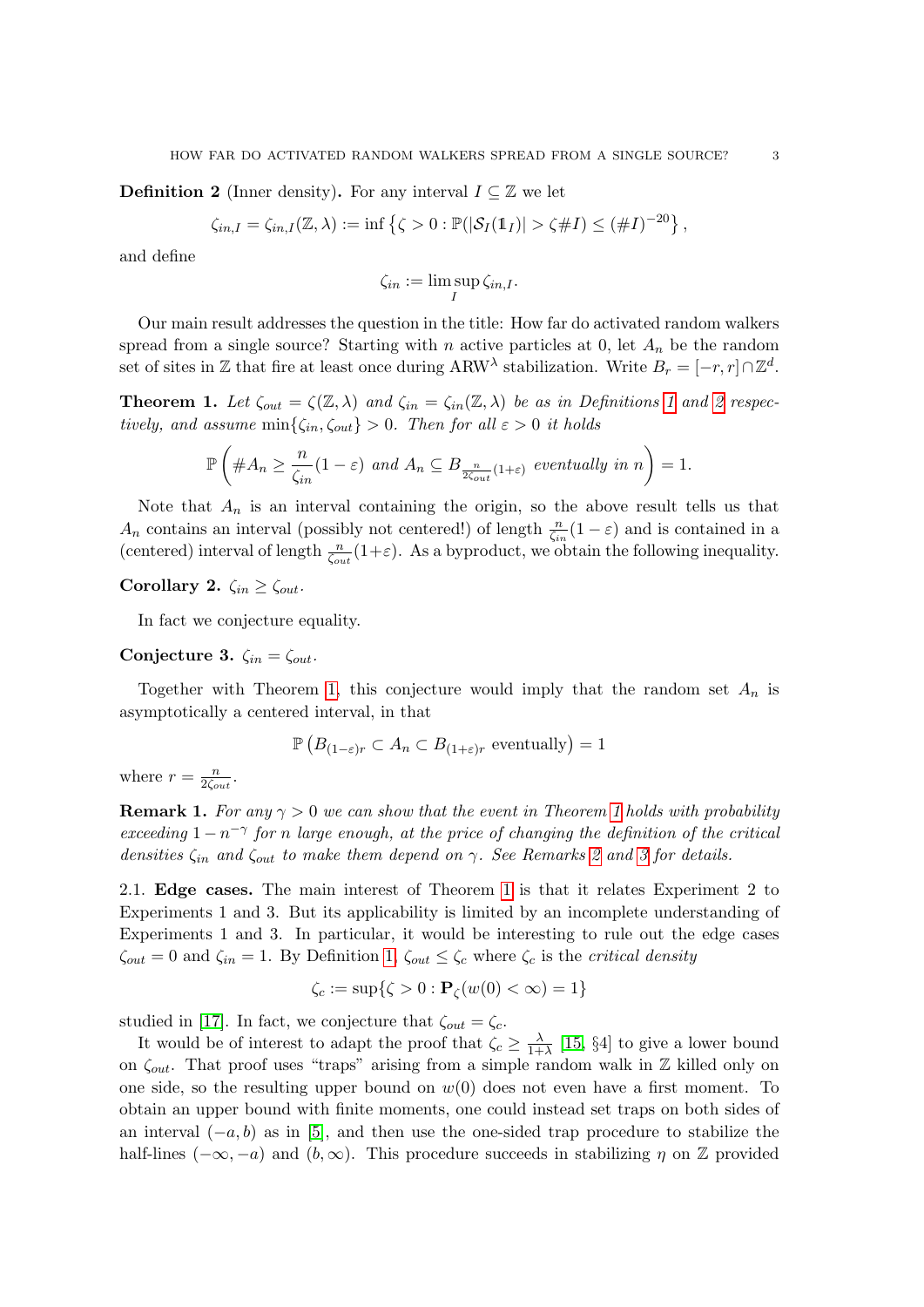#### 4 L. LEVINE AND V. SILVESTRI

that  $w(-a) = w(b) = 0$ . The main difficulty is then to show that for small enough  $\zeta$  the random variable

$$
b := \inf\{x > 0 : w(x) = 0\}
$$

has finite moments.

This difficulty disappears in the case that all particles start at the origin, because there are no particles starting outside  $(-a, b)$ . So a simple two-sided trap procedure in an interval  $[-Cn, Cn]$  shows that there is a finite constant  $C = C(\lambda)$  such that

$$
P(A_n \subset B_{C_n} \text{ eventually}) = 1. \tag{2}
$$

Also of interest would be to adapt the proof in [\[8\]](#page-23-6) that  $\zeta_c < 1$  to give an upper bound on  $\zeta_{in}$ .

A final edge case is worth mentioning because it plays an important role in our proof of Theorem [1.](#page-2-1) Activated Random Walk with sleep rate  $\lambda = \infty$  goes by the name Internal DLA. It has the simple description that each random walker continues until it reaches an unoccupied site, which it occupies forever. The case  $\lambda = \infty$  of Theorem [1](#page-2-1) follows from the shape theorem of Lawler-Bramson-Griffeath [\[10\]](#page-23-7). Vastly more is known about Internal DLA, including fluctuations [\[2,](#page-23-8) [9\]](#page-23-9) and bounds on mixing [\[12,](#page-23-10) [18\]](#page-23-11). We find it remarkable that simply by tuning the sleep rate  $\lambda < \infty$ , the model becomes so much more difficult that even the shape theorem in one dimension remains unproved!

2.2. Organization of the paper. Section [3](#page-3-0) gives precise definitions and reviews two basic features of ARW that will be used in the proof of Theorem [1,](#page-2-1) the Abelian and Strong Markov properties. The inner and outer bounds are proved separately and independently in Sections [4](#page-7-0) and [5.](#page-15-1) The outer bound is proved via a coupling with Internal DLA in a random environment, while the inner bound follows from a block decomposition similar to the one introduced in [\[3,](#page-23-12) [4\]](#page-23-13). Some bounds on variants of Internal DLA will be needed, and we collect their proofs in Appendix [A.](#page-18-1)

### <span id="page-3-0"></span>3. Precise definitions; Abelian property; Strong Markov property

Let  $\mathbb{N}_s := \mathbb{N} \cup \{s\}$  denote the ordered set

$$
0 < s < 1 < 2 < 3 \cdots
$$

An Activated Random Walks (in short ARW) configuration on  $\mathbb Z$  is a map

$$
\eta:\mathbb{Z}\longrightarrow\mathbb{N}_s
$$

where  $\eta(x)$  denotes the number of active particles at x if  $\eta(x) \geq 1$ , a sleeping particle at x if  $\eta(x) = s$ , and no particle at x if  $\eta(x) = 0$ . A particle can only be sleeping if alone at its site, and it gets instantaneously reactivated if an active particle steps on it. Set  $|s| = 1$ , so that  $|\eta(x)|$  counts the number of particles at x, regardless of their state.

**Definition 3.** A configuration  $\eta$  on Z is called *stable* at x if  $\eta(x) \in \{0, s\}$ , and it is unstable at x otherwise. We say that  $\eta$  is stable if it is stable at all  $x \in \mathbb{Z}$ .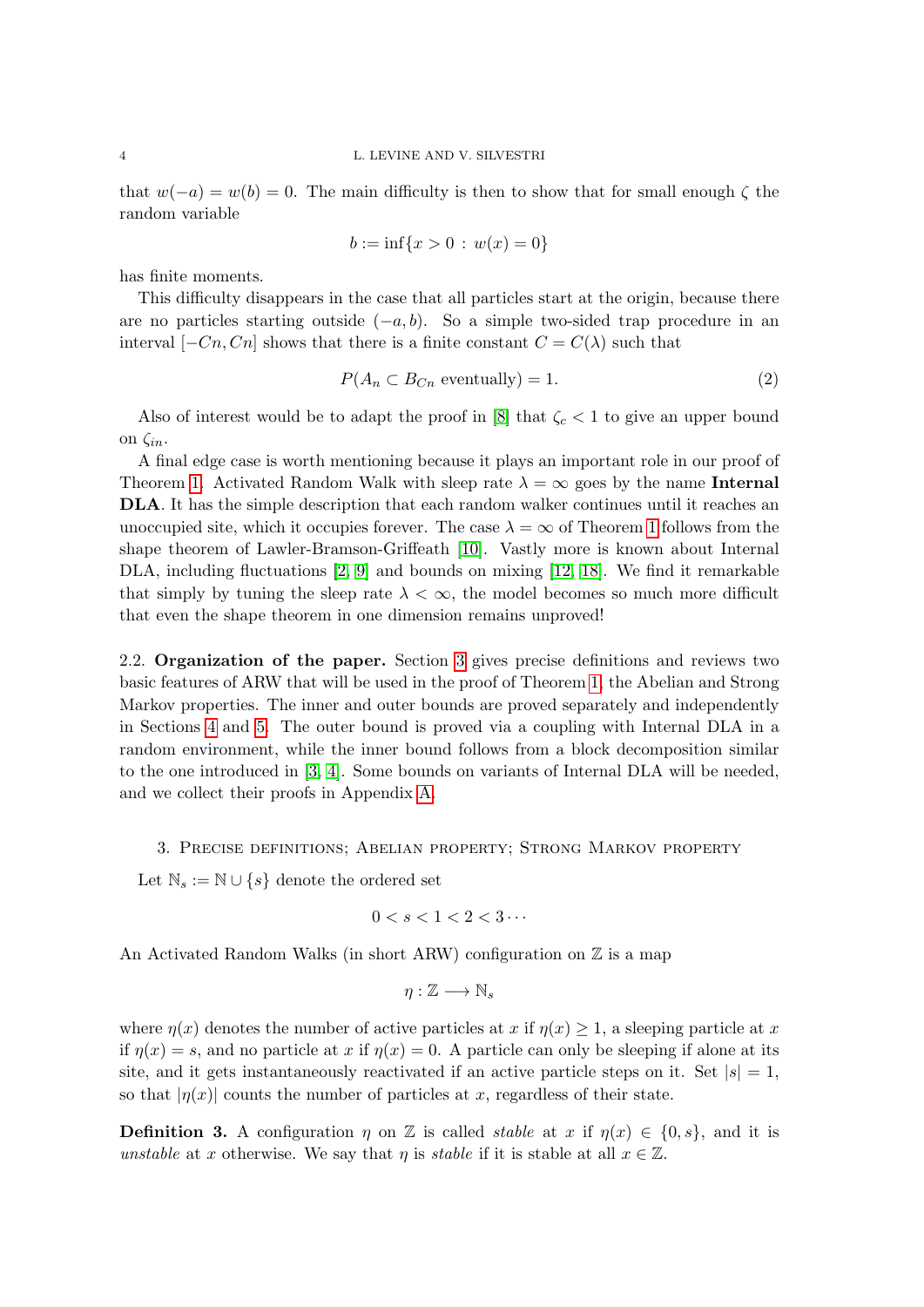Next we describe how to stabilize  $\eta$  by a sequence of moves called firings. Let  $\lambda \in (0, \infty]$ be a fixed parameter, that we refer to as the *sleep rate*. To each site  $x \in \mathbb{Z}$  we associate an infinite stack  $\rho_x = (\rho_x(k))_{k>1}$  of independent instructions with common distribution

<span id="page-4-0"></span>
$$
\rho_x(1) = \begin{cases}\ns & \text{with probability } \frac{\lambda}{1+\lambda} \\
x-1 & \text{with probability } \frac{1}{2(1+\lambda)} \\
x+1 & \text{with probability } \frac{1}{2(1+\lambda)}.\n\end{cases}
$$
\n(3)

The instructions  $s, x - 1, x + 1$  are interpreted respectively as: "fall asleep if alone", "step left", "step right". If  $x \in \mathbb{Z}$  with  $\eta(x) \geq 1$  we can fire x by applying the first unused instruction in the stack  $\rho_x$ . The effect of firing x is that one active particle at x steps to a uniform neighbour with probability  $1/(1 + \lambda)$ , and otherwise it falls asleep if alone (that is, if no other particles are present at  $x$ ; note that applying an  $s$  instruction has no effect if there is more than one particle at x). We denote the resulting configuration by  $\tau_x \eta$ .

A firing  $\tau_x$  is said to be *legal* for  $\eta$  if  $\eta(x) \geq 1$ . Write  $\alpha = (x_1, x_2, \ldots, x_k)$  for a finite sequence of sites, and assume that the corresponding sequence of firings  $\tau_{x_1}, \tau_{x_2} \ldots \tau_{x_k}$  is legal, that is  $\tau_{x_j}$  is legal for  $\tau_{x_{j-1}}\tau_{x_{j-2}}\cdots\tau_{x_1}\eta$ , for all  $j\leq k$ . Then we write

$$
\tau_{\alpha}\eta:=\tau_{x_k}\tau_{x_{k-1}}\cdots\tau_{x_1}\eta,
$$

and say that  $\alpha$  *stabilises*  $\eta$  if  $\tau_{\alpha}\eta$  is stable.

To each legal sequence of firings  $\alpha$  we associate the odometer function  $u_{\alpha} : \mathbb{Z} \to \mathbb{N}$ defined by

$$
u_{\alpha}(x) = \sum_{j=1}^{k} \mathbb{1}(x_j = x),
$$

which counts the number of occurrences of x in  $\alpha$ , or, equivalently, the number of stack instructions used at x.

It will sometimes be useful to fire vertices that contain a sleeping particle. Firing  $x$ such that  $\eta(x) = s$  consists of forcing the particle at x to wake up and evolve according to the first unused instruction at x. Following [\[17,](#page-23-2) [14\]](#page-23-14), we say that if  $\eta(x) \geq s$  then firing x is acceptable. Note that all legal firings are acceptable, while if  $\eta(x) = s$  then firing x is acceptable but not legal.

We collect below some useful properties of the ARW dynamics, for which we refer the reader to [\[14\]](#page-23-14) (or to [\[7,](#page-23-15) Lemma 4.3] where they are proved in the more general setting of abelian networks).

<span id="page-4-1"></span>**Proposition 3** ([\[14\]](#page-23-14), Section 2.2). For any fixed realization  $(\rho_x(k))_{x \in \mathbb{Z}, k \geq 1}$  of instruction stacks the following hold.

- 1. (Local Abelian Property) If  $\alpha, \beta$  are acceptable sequences of firings for a particle configuration η such that  $u_{\alpha} = u_{\beta}$ , then  $\tau_{\alpha} \eta = \tau_{\beta} \eta$ . The final configuration  $\tau_{\alpha} \eta$ depends on  $\alpha$  only through  $u_{\alpha}$ .
- 2. (Least action principle) If  $\alpha$  is a finite acceptable sequence of firings that stabilises η, and β is any finite legal sequence for η, then  $u_{\beta} \leq u_{\alpha}$ .
- 3. (Abelian Property) If  $\alpha, \beta$  are two legal stabilising sequences for  $\eta$ , then  $u_{\alpha} = u_{\beta}$ , and in particular  $\tau_{\alpha} \eta = \tau_{\beta} \eta$ .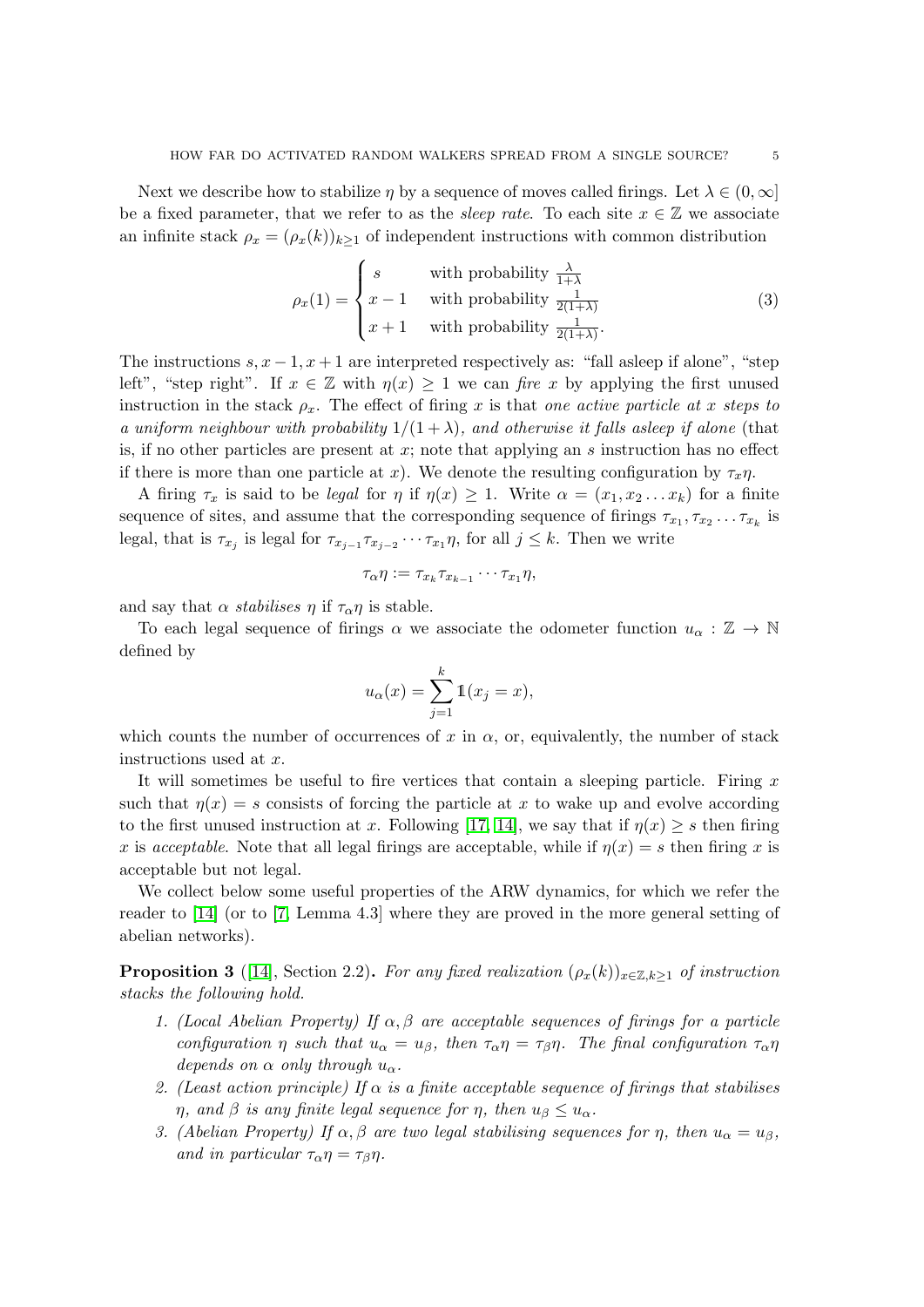#### 6 L. LEVINE AND V. SILVESTRI

We will want to perform a random number of firings and argue that, under some conditions, the stacks of unused instructions have the same distribution as the original ones. This will require showing that ARW stacks satisfy a form of the Strong Markov Property. To state it, let  $(\rho_z(k))_{z\in\mathbb{Z},k>1}$  be a collection of independent random variables such that for each z the sequence  $(\rho_z(k))_{k\geq 1}$  is i.i.d. with distribution [\(3\)](#page-4-0). Write **FS** for the set of finitely supported functions  $f : \mathbb{Z} \to \mathbb{N}$ . Write  $\rho^f$  for the shifted collection

$$
\rho^f := (\rho_z(k + f(z)))_{z \in \mathbb{Z}, k \ge 1}.
$$

Let  $\mathcal{F}_0$  denote a  $\sigma$ -field independent of the  $\rho_z(k)$ 's, and write  $\mathcal{F}_f$  for the  $\sigma$ -field generated by  $\mathcal{F}_0$  and  $\rho_z(k)$  for  $z \in \mathbb{Z}$  and  $1 \leq k \leq f(z)$ .

<span id="page-5-0"></span>**Lemma 1** (Strong Markov Property For i.i.d. Stacks). Let  $F : \mathbb{Z} \to \mathbb{N}$  be a random function such that  $P(F \in \mathbf{FS}) = 1$  and  $\{F = f\} \in \mathcal{F}_f$  for all  $f \in \mathbf{FS}$ . On the event  ${F \in \mathbf{FS}},$  the shifted stacks  $\rho^F$  are independent of  $(\rho_z(k))_{z \in \mathbb{Z}, k \leq F(z)}$ , and  $\rho^F$  has the same distribution as ρ.

*Proof.* Write  $\mathcal{F}_F$  for the  $\sigma$ -field of events A satisfying  $A \cap \{F = f\} \in \mathcal{F}_f$  for all  $f \in \mathbf{FS}$ . We have to show for any finite sequence of distinct pairs  $(z_1, k_1), \ldots, (z_n, k_n)$  in  $\mathbb{Z} \times \mathbb{N}$ , any sequence of instructions  $i_1, \ldots, i_n$ , and any event  $A \in \mathcal{F}_F$ , it holds

$$
\mathbb{P}(A, \rho_{z_1}^F(k_1) = i_1, \ldots, \rho_{z_n}^F(k_n) = i_n) = \mathbb{P}(A) \prod_{j=1}^n \mathbb{P}(\rho_{z_j}(1) = i_j).
$$

Since FS is countable,

$$
\mathbb{P}(A, \rho_{z_1}^F(k_1) = i_1, \dots, \rho_{z_n}^F(k_n) = i_n) = \sum_{f \in \mathbf{FS}} \mathbb{E}\left[1(A, F = f, \rho_{z_1}^f(k_1) = i_1, \dots, \rho_{z_n}^f(k_n) = i_n)\right]
$$

where the sum is over all finitely supported  $f : \mathbb{Z} \to \mathbb{N}$ . Writing the expectation on the right as the expectation of the conditional expectation  $E[\cdot|\mathcal{F}_f]$ , we can pull out the indicator  $1(A, F = f)$ , obtaining

$$
\sum_{f} \mathbb{E} \left[ 1(A, F = f) \mathbb{E} [1(\rho_{z_1}(k_1 + f(z_1)) = i_1, ..., \rho_{z_n}(k_n + f(z_n)) = i_n) | \mathcal{F}_f] \right]
$$
  
= 
$$
\sum_{f} \mathbb{P}(A, F = f) \prod_{j=1}^{n} \mathbb{P}(\rho_{z_j}(1) = i_j)
$$
  
= 
$$
\mathbb{P}(A) \prod_{j=1}^{n} \mathbb{P}(\rho_{z_j}(1) = i_j).
$$

We will use the Strong Markov Property as follows. Fix a particle configuration  $\eta_0$ :  $\mathbb{Z} \to \mathbb{N}_s$ , and consider a sequence of configurations  $(\eta_k)_{k\geq 1}$  in which each  $\eta_k$  is obtained by firing  $\eta_{k-1}$  at a single site  $x_k$ , where  $x_k$  may depend on the initial condition  $\eta_0$ , the portion of the stack instructions explored in the first  $k-1$  steps, and perhaps some independent randomness, encoded in  $\mathcal{F}_0$ . Continue until some stopping time T, and let

$$
F(x) = \#\{1 \le k \le T : x_k = x\}
$$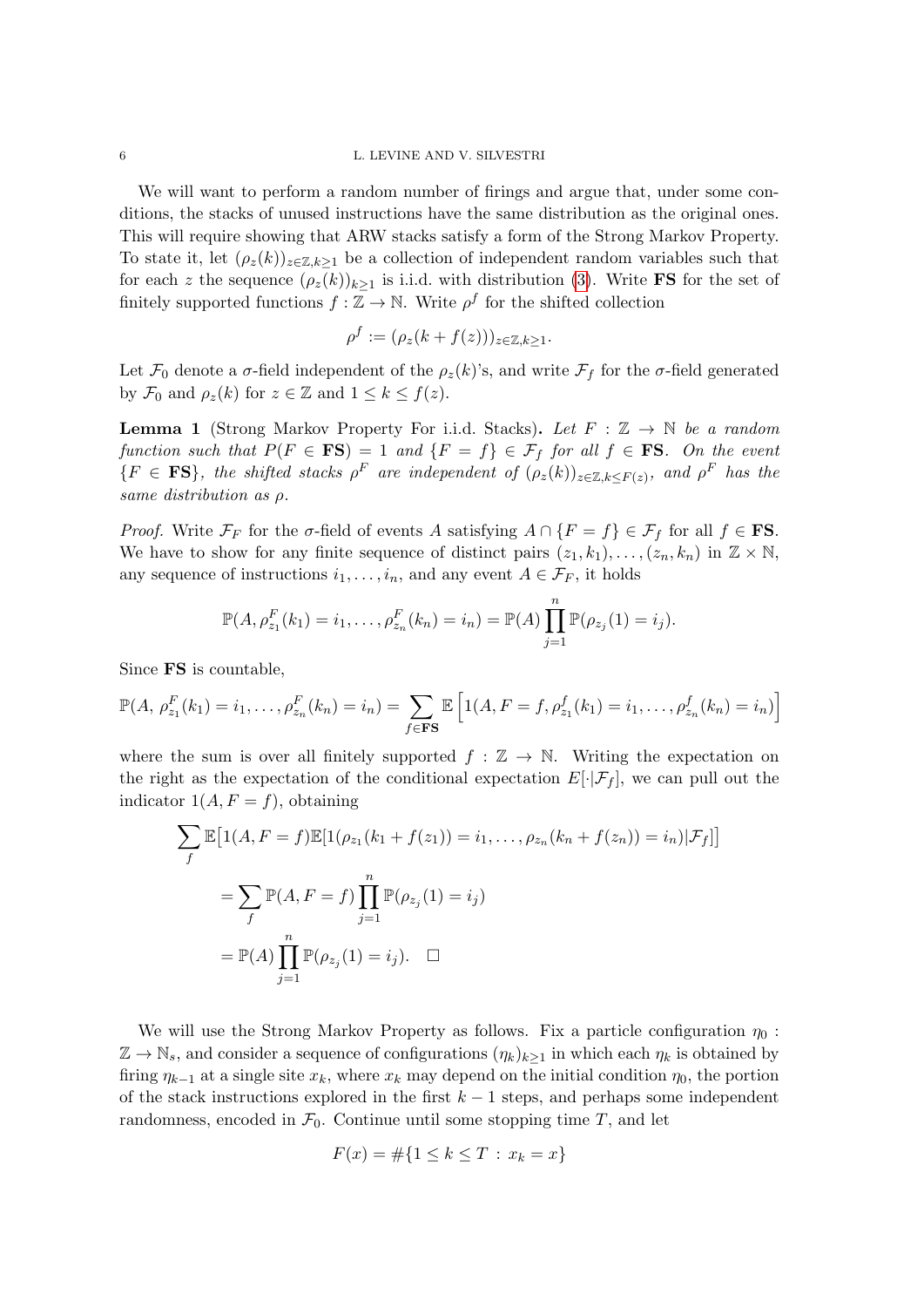be the number of times x fires during this procedure. By Lemma [1,](#page-5-0) if  $T$  is a.s. finite then the unexplored stack instructions  $\rho^F$  are independent of the explored ones, and  $\rho^F$  has the same distribution as  $\rho$ .

3.1. Notation. In light of the fact that the stabilization of  $\eta$  with sleep rate  $\lambda$  and the corresponding odometer do not depend on the choice of firing sequence, we denote them by  $S^{\lambda}(n\delta_0)$  and  $u_n^{\lambda}$  respectively. Then for any legal stabilising sequence  $\alpha$  for  $\eta$  we have  $S^{\lambda}(n\delta_0) = \tau_{\alpha}(n\delta_0)$ , and  $u_n^{\lambda} = u_{\alpha}$ , where the equalities hold pointwise. Whenever the sleep rate  $\lambda$  is fixed we omit it from the notation for brevity.

For  $r > 0$  let  $B_r(x) = [x - r, x + r]$  denote the ball of radius r in Z centred at x, and write  $B_r$  in place of  $B_r(0)$  for brevity.

For a subset  $I \subseteq \mathbb{Z}$  let  $\mathbb{1}_I$  denote the ARW configuration consisting of exactly one active particle at each site of I, and no particle outside I. If  $I = [a, b] \subseteq \mathbb{Z}$  is a finite interval, let

$$
\partial I := \{a - 1, b + 1\}
$$

denote its (outer) boundary, and

$$
\bar{I}:=I\cup\partial I
$$

denote its closure. The cardinality of a finite set  $I \subseteq \mathbb{Z}$  will be denoted by  $\#I$ . If  $a, b \in \mathbb{R}$ and  $I \subseteq \mathbb{Z}$ , write  $I = [a, b]$  or  $I = (a, b)$  to mean  $I = [a, b] \cap \mathbb{Z}$  and  $I = (a, b) \cap \mathbb{Z}$  respectively.

Let  $\eta$  denote a finite ARW configuration on Z, and recall that  $|\eta|$  counts the number of particles in  $\eta$ , regardless of their state. For  $I \subseteq \mathbb{Z}$  we write  $|\eta|_I$  for the number of particles in  $\eta|_I$ , that is

$$
|\eta|_I:=\sum_{x\in I}|\eta(x)|.
$$

Recall that  $\mathcal{S}(\eta)$  denotes the stabilization of  $\eta$ . For an interval  $I \subseteq \mathbb{Z}$ , with  $\mathcal{S}_I(\eta)$  we denote the stabilization of  $\eta$  with killing upon exiting I. That is, particles that step outside I die immediately, and are removed from the system. Note that

$$
|\mathcal{S}(\eta)| = |\eta|, \quad \text{while} \quad |\mathcal{S}_I(\eta)| \le |\eta|.
$$

We will sometimes need to allow particles to start from  $\partial I$ , in which case we first fire the boundary vertices until stable, and then let  $\partial I$  act as a sink. All particles starting on  $\partial I$ , except for the last one, die immediately upon trying to fall asleep on their first move. The last one is allowed to fall asleep on its first move, and it never gets reactivated.

It will often be useful to partially stabilise a given configuration by only performing firings which are legal in the Internal DLA sense. To be precise, we say that a particle configuration  $\eta$  is IDLA-unstable at  $x \in \mathbb{Z}$  if  $\eta(x) \geq 2$ . In that case we fire x by moving one particle according to the first unused instruction at the site. Note that sleep instructions will be ignored, since there is at least another particle at the site. We keep firing IDLAunstable sites until reaching a configuration with at most one particle at any given site. This IDLA-stable configuration will be denoted by  $S^{IDLA}(\eta)$ . Note that if all particles were active in  $\eta$  then they are all still active in  $\mathcal{S}^{IDLA}(\eta)$ , since we never fire sites with one particle. In a similar manner one can define, for an interval  $I \subset \mathbb{Z}$ , the IDLA stabilization  $S_I^{IDLA}(\eta)$  of  $\eta$  with killing upon exiting I.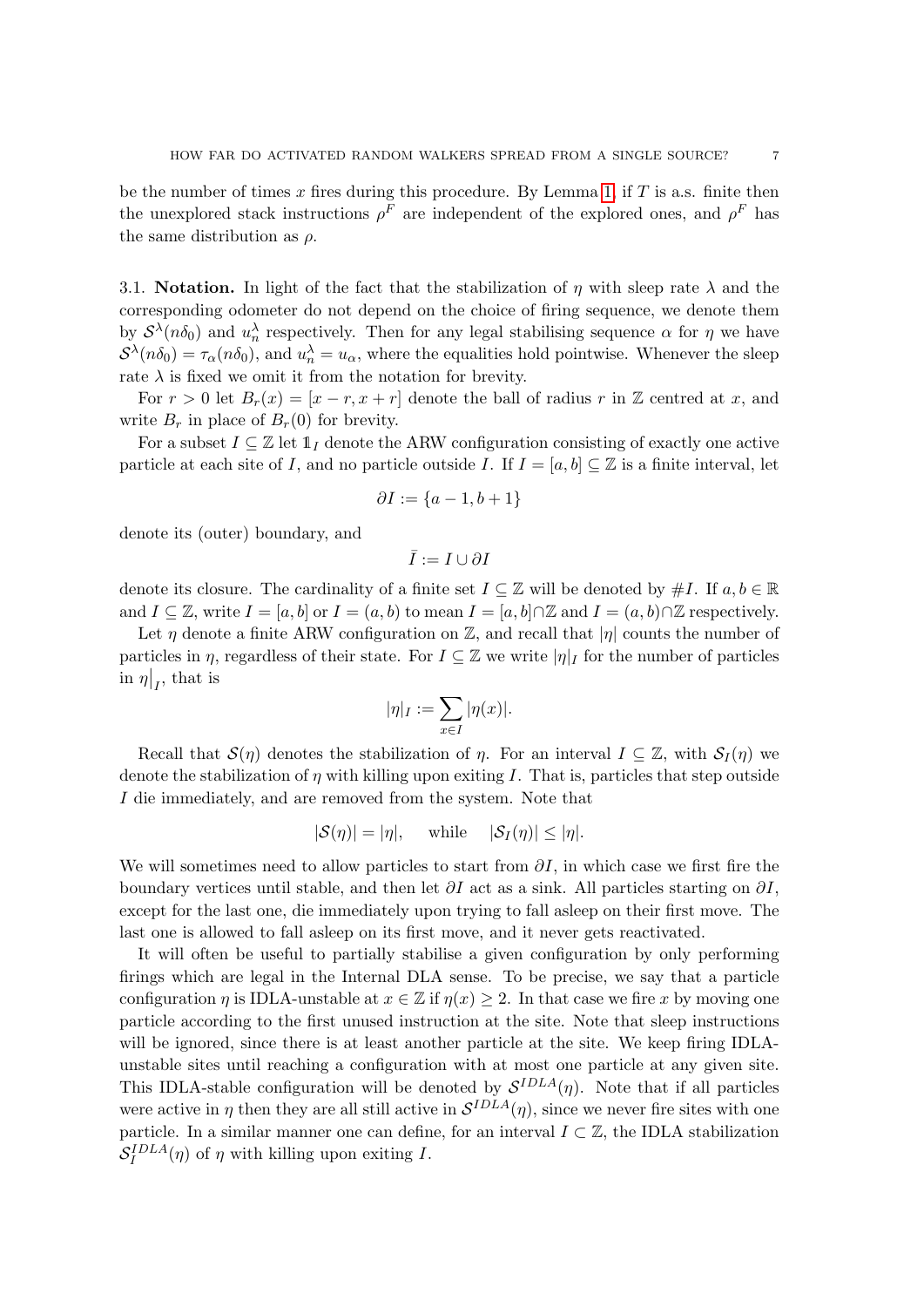#### <span id="page-7-0"></span>8 L. LEVINE AND V. SILVESTRI

# 4. The inner bound

Let  $\varepsilon \in (0,1)$  be fixed throughout, as in the statement of Theorem [1.](#page-2-1) Assume that  $\zeta_{in}$  < [1](#page-2-1), since if  $\zeta_{in}$  = 1 then Theorem 1 follows by standard IDLA arguments.

**Overview of the proof.** To prove the inner bound for  $A_n = \text{supp}(u_n)$  we will start by finding an interval  $I_1$  such that, with high probability, the odometer  $u_n$  is positive on  $I_1$ and the stabilization  $S^{\lambda}(n\delta_0)$  has density not much greater than  $\zeta_{in}$  on  $I_1$ . If the length of  $I_1$  is much less than  $n/\zeta_{in}$ , then a large number of particles must escape from one or both endpoints of  $I_1$ . We use these leaked particles to find a larger interval  $I_2$  such that, again with high probability,  $u_n$  is positive on  $I_2$  and  $\mathcal{S}^{\lambda}(n\delta_0)$  has density not much greater than  $\zeta_{in}$  on  $I_2$ . This procedure is repeated a finite number of times (depending on  $\epsilon$ ) to obtain an interval  $I_k$  of length  $\geq (1 - \epsilon)n/\zeta_{in}$ .

Set

<span id="page-7-1"></span>
$$
I_1 = \left[ -\frac{n}{2}(1-\varepsilon), \frac{n}{2}(1-\varepsilon) \right].
$$
 (4)

The first lemma below tells us that the IDLA stabilization of  $\eta = n\delta_0$  with killing upon exiting  $I_1$  fills  $I_1$  with high probability.

<span id="page-7-2"></span>**Lemma 2.** For arbitrary  $\varepsilon \in (0,1)$  define  $I_1$  as in [\(4\)](#page-7-1). Then for any  $\delta \in (0,1/2)$  and n large enough it holds

$$
\mathbb{P}\left(\mathcal{S}_{I_1}^{IDLA}(n\delta_0) = \mathbb{1}_{I_1}\right) \ge 1 - e^{-n\delta}.
$$

This follows from simple martingale arguments; we postpone the proof to Appendix [A.](#page-18-1) We use the following crucial observation throughout this section.

<span id="page-7-3"></span>Lemma 3 (Coupling Between ARW On Z And ARW Killed On Exiting An Interval). Let  $\mathcal{S}(n\delta_0)$  and  $u_n$  denote the stabilization of  $n\delta_0$  and the odometer function respectively, using i.i.d. stacks  $\rho = (\rho_x(k))_{x \in \mathbb{Z}, k>1}$ . For an interval  $I = (a + 1, b - 1) \cap \mathbb{Z}$ , denote by  $F_I$  the event that IDLA, starting from  $n\delta_0$  and using the same stacks  $\rho$ , fills I. For nonnegative integers l and r let  $l\delta_a + 1_I + r\delta_b$  denote the configuration consisting of one active particle at each site of I, together with l active particles at a and r active particles at b. Denote by  $\tilde{S}_I(l\delta_a + 1_I + r\delta_b)$  its stabilization with killing on  $\partial I$ , using i.i.d. stacks  $\tilde{\rho} = (\tilde{\rho}_x(k))_{x \in \mathbb{Z}, k>1}$ . Then there exists a coupling of  $\rho$  and  $\tilde{\rho}$  such that for all l and r, on the event  $F_I \cap \{u_n(a) = l, u_n(b) = r\}$  it holds

$$
\mathcal{S}(n\delta_0)\big|_I = \tilde{\mathcal{S}}_I(l\delta_a + \mathbb{1}_I + r\delta_b)\big|_I.
$$

*Proof.* We build the stacks  $\tilde{\rho}$  from  $\rho$  as follows. Starting with n active particles at the origin and i.i.d. stacks  $\rho$ , move the particles according to IDLA dynamics until they either reach an empty site or reach  $\partial I = \{a, b\}$ , where they stop. Note that if a moving particle encounters a sleep instruction in this phase it discards it and looks at the next instruction, since if it is moving it cannot be alone at a site. As soon as a particle finds an empty site in I it stops there, while particles that reach  $\partial I = \{a, b\}$  accumulate at a and b. Assume that this procedure fills I, i.e. the event  $F_I$  holds (if not the coupling is declared unsuccessful), and denote by  $u_I$  the associated odometer function, so that  $u_I(x)$  counts the number of used instructions at x if  $x \in I$ , and  $u_I(x) = 0$  otherwise. Then set

$$
\tilde{\rho}_x(k) = \begin{cases} \rho_x(k + u_I(x)) & \text{if } x \in I, \\ \rho_x(k) & \text{otherwise.} \end{cases}
$$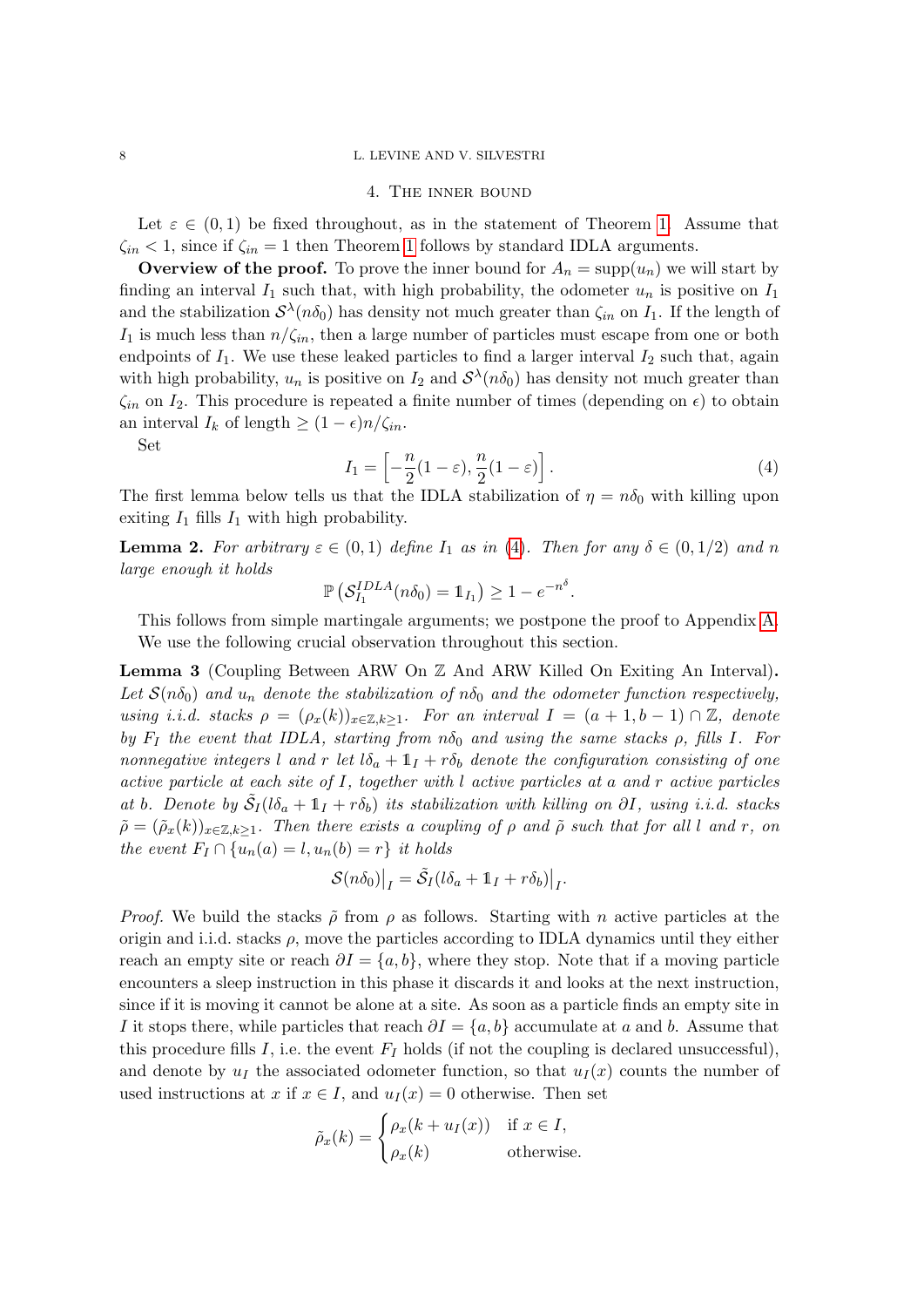

FIGURE 1. An illustration of the equality  $S(n\delta_0)|_I = \tilde{S}_I(l\delta_a + 1_I + r\delta_b)|_I$ .

By Lemma [1,](#page-5-0) the shifted stacks  $\tilde{\rho}$  have the same distribution as  $\rho$ . It remains to show that, under this coupling, stabilising the two systems will result in the same configuration inside I. Recall that in the  $\rho$  system the particles move according to standard ARW dynamics on  $\mathbb{Z}$ , while in the  $\tilde{\rho}$  system they are killed on  $\partial I$ . We therefore refer to these systems as the standard system and killed system respectively. To argue that the coupled stacks give the same stable configuration in  $I$  observe that we can evolve the standard and killed dynamics together by firing both systems at the same site x if  $x \in \overline{I}$ , and only the standard system if  $x \notin \overline{I}$ . In terms of particle trajectories, this is equivalent to saying that each time a particle crosses  $\partial I$  in the standard system, a particle gets killed and a new one starts from the same site in the killed system. This results in indistinguishable dynamics, and therefore in the same stable configuration, in  $I$ .

We take  $I = I_1$  as in [\(4\)](#page-7-1), and build  $\mathcal{S}(n\delta_0)|_{I_1}$  as follows. First move the particles according to IDLA in  $I_1$  killed at  $\partial I_1$ , which will result in the configuration  $\mathbb{1}_{I_1}$  with high probability by Lemma [2.](#page-7-2) Then, on the event  $\{u_n(a) = l, u_n(b) = r\}$ , we stabilize  $l\delta_a + \mathbb{1}_{I_1} + r\delta_b$  with killing outside  $I_1$ . To implement this program we need an a priori bound on the ARW odometer function.

<span id="page-8-0"></span>Lemma 4 (A Priori Upper Bound On The Total Odometer).

$$
\mathbb{P}\left(\sum_{x\in\mathbb{Z}}u_n(x)>n^4\right)\leq n^{-2}
$$

for n large enough.

Proof. By the least action principle it suffices to exhibit a stabilization procedure with total odometer bounded by  $n^4$  with high probability. To this end, note that forcing particles to wake up can only increase the total odometer. We therefore proceed as follows. Let G denote a geometric random variable with parameter  $\lambda/(1+\lambda)$ , and choose  $C_{\lambda}$  large enough so that

$$
\mathbb{P}(G > 2C_{\lambda} \log n) \le n^{-7/2}
$$

for n large enough. Set  $\Delta = 2[C_\lambda \log n]$ . We release n particles from the origin one at the time. Each particle performs a simple random walk on Z, until reaching an unoccupied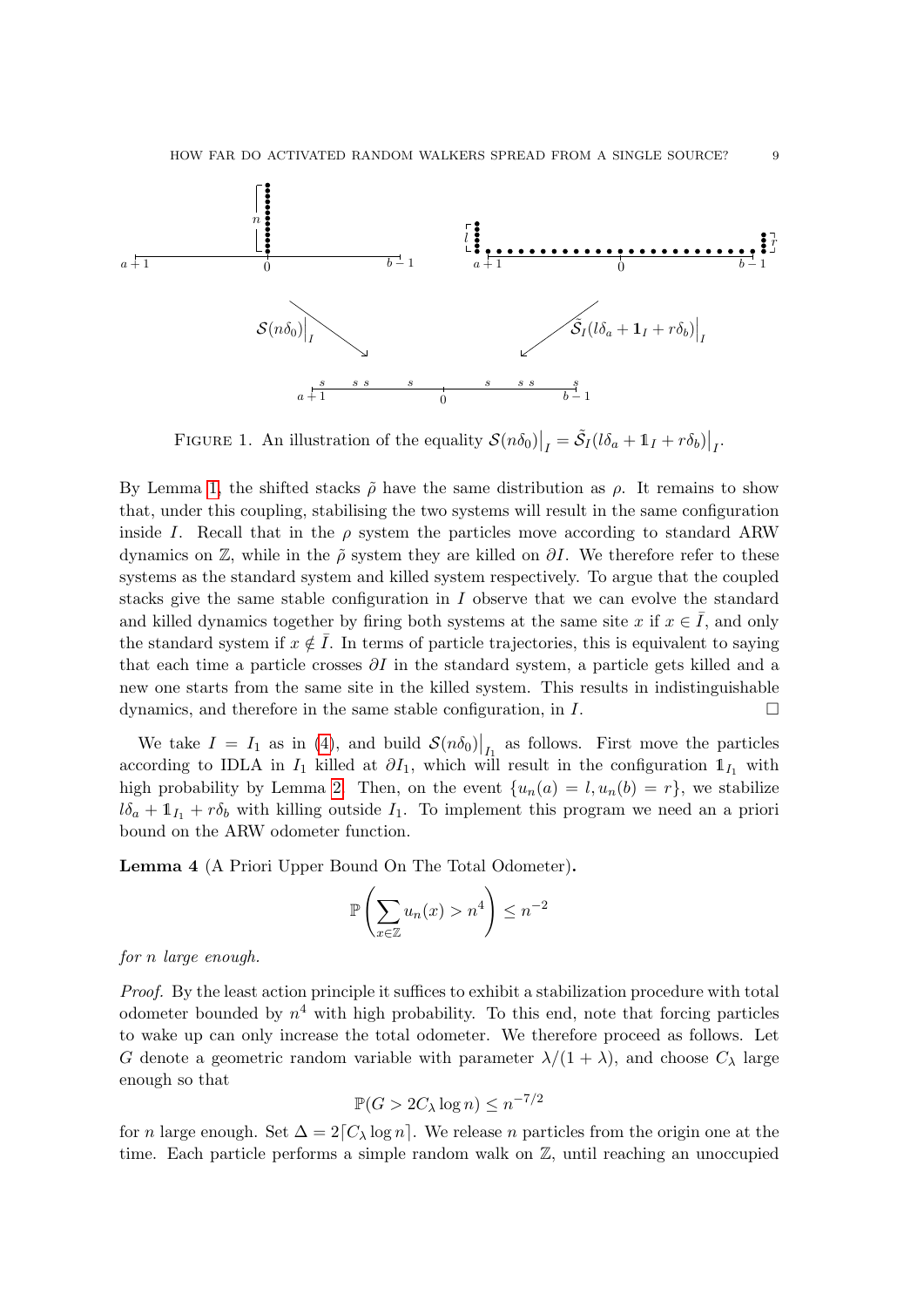site of the  $\Delta$ -grid  $\{k\Delta : k \in \mathbb{Z}\}\$  where it stops, thereby changing the site into occupied. Note that this is equivalent to running IDLA on  $\mathbb Z$  with particles only allowed to stop on the  $\Delta$ -grid. At the end of this procedure all particles are at distance  $\Delta$  one another. We release them, evolving the particle system according to ARW dynamics. By the choice of  $\Delta$ all the particles will fall asleep before they are able to interact, which entails stabilization.



FIGURE 2. An illustration of the proof. The particles are spread enough so that their trajectories do not intersect before they fall asleep.

This procedure takes total odometer

$$
\sum_{k=1}^{n} (T_k + G_k),
$$

where  $T_k$  and  $G_k$  denote the time it takes for the  $k^{th}$  walk to occupy a site of the  $\Delta$ -grid, and to fall asleep when released, respectively. Note that

$$
\mathbb{P}\left(\max_{1\leq k\leq n} G_k \geq \Delta\right) \leq n^{-5/2}
$$

for n large enough, by the choice of  $\Delta$ . Moreover, if  $\tilde{T}_k$  denotes the time it takes for the  $k^{th}$  random walk to reach distance  $k\Delta$  from the origin, we have that

$$
\sum_{k=1}^{n} T_k \le \sum_{k=1}^{n} \tilde{T}_k,
$$

with the advantage that the  $\tilde{T}_k$ 's are independent random variables. We use that by [\[10\]](#page-23-7), Proposition 2.4.5,

$$
\mathbb{P}\left(\tilde{T}_k \ge (k\Delta \log n)^2\right) \le n^{-5/2}
$$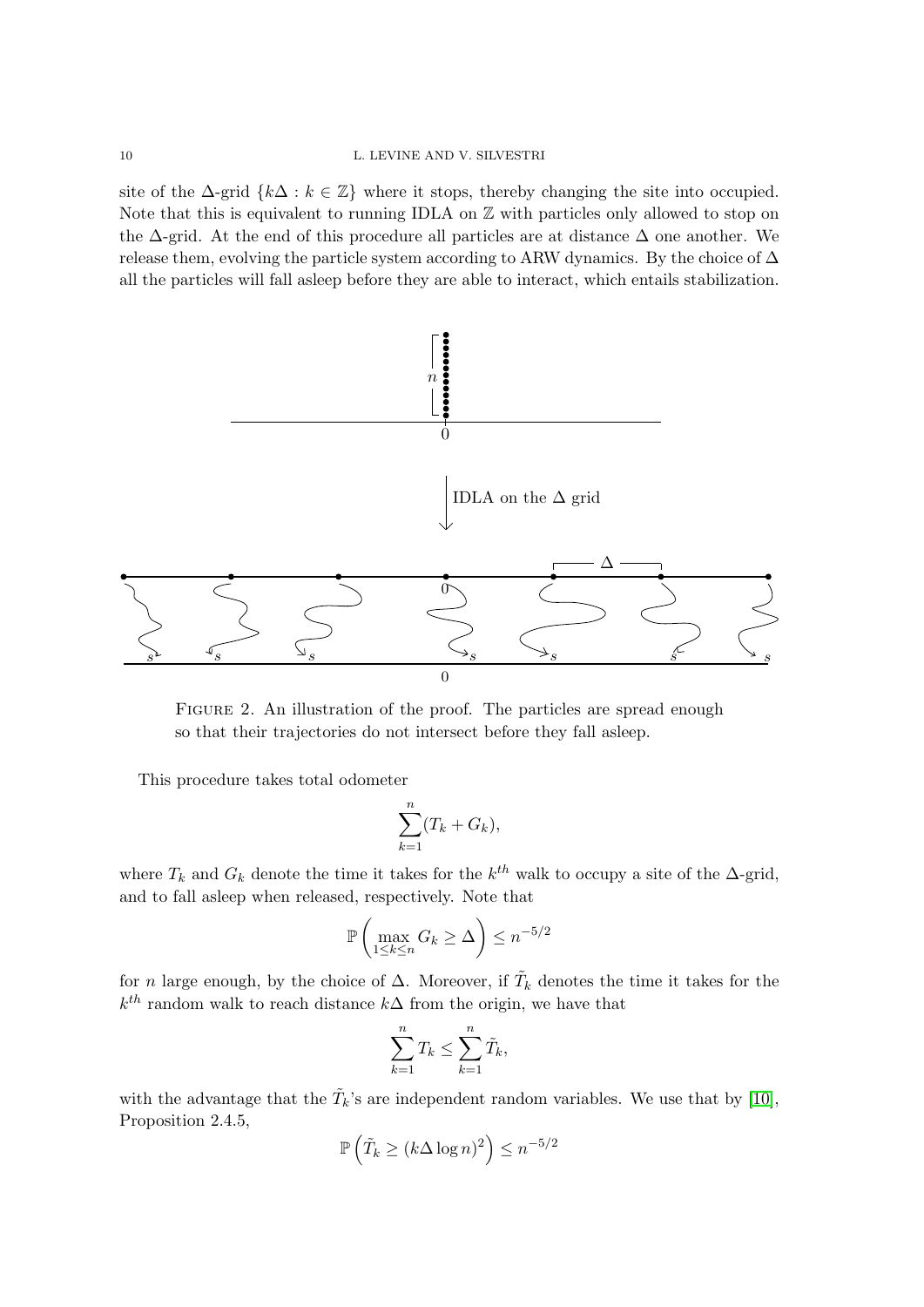for all  $k \leq n$ , and n large enough. Thus

$$
\mathbb{P}\left(\sum_{k=1}^{n} (T_k + G_k) > n^4\right) \le \mathbb{P}\left(\sum_{k=1}^{n} \tilde{T}_k + n\Delta > n^4\right) + n^{-5/2} \le \mathbb{P}\left(\sum_{k=1}^{n} (k\Delta \log n)^2 + n\Delta > n^4\right) + 2n^{-5/2} \le n^{-2}
$$

for *n* large enough, which concludes the proof.  $\square$ 

Let B (as in *bound*) denote the event of the above lemma, and F (as in fill) denote the event of Lemma [2.](#page-7-2) We are now in position to show that  $\mathcal{S}(n\delta_0)$  has low density on  $I_1$  with high probability.

**Step 1.** Recall that for a stable ARW configuration  $\eta$  on  $\mathbb{Z}$ 

$$
|\eta| := |\{x : \eta(x) > 0\}|
$$

counts the number of sleepers in  $\eta$ . Fix  $\delta \in (0,1)$  small enough so that  $\zeta_{in} + \delta < 1$ . We will choose  $\delta$  later depending on  $\zeta_{in}$  and  $\varepsilon$ . Define the good event

<span id="page-10-1"></span>
$$
E_1 := B \cap F \cap \{ |\mathcal{S}(n\delta_0)|_{I_1} \le (\zeta_{in} + \delta) \# I_1 \}. \tag{5}
$$

<span id="page-10-0"></span>Lemma 5. For n large enough

$$
\mathbb{P}(E_1^c) \le n^{-3/2}.
$$

Proof. We have

$$
\mathbb{P}(E_1^c) \leq \mathbb{P}(B^c) + \mathbb{P}(F^c) + \mathbb{P}(B \cap F \cap \{|\mathcal{S}(n\delta_0)|_{I_1} > (\zeta_{in} + \delta) \# I_1\}).
$$

By Lemmas [2](#page-7-2) and [4](#page-8-0)

$$
\mathbb{P}(B^c) + \mathbb{P}(F^c) \le 2n^{-2},
$$

so it remains to bound the third term above. Write  $I_1 = [a_1 + 1, b_1 - 1]$  so that  $\partial I_1 =$  ${a_1, b_1}$ . We union bound over all possible values of the odometer function on  $\partial I_1$  to find

$$
\mathbb{P}(B \cap F \cap \{|\mathcal{S}(n\delta_0)|_{I_1} > (\zeta_{in} + \delta) \# I_1\}) \le
$$
\n
$$
\le \sum_{l,r=0}^{n^4} \mathbb{P}(B \cap F \cap u_n(a_1) = l, u_n(b_1) = r, |\mathcal{S}(n\delta_0)|_{I_1} > (\zeta_{in} + \delta) \# I_1)
$$
\n
$$
\le \sum_{l,r=0}^{n^4} \mathbb{P}(|\mathcal{S}_{I_1}(l\delta_{a_1} + 1_{I_1} + r\delta_{b_1})|_{I_1} > (\zeta_{in} + \delta) \# I_1)
$$
\n
$$
\le n^8 \mathbb{P}(|\mathcal{S}_{I_1}(1_{I_1})| > (\zeta_{in} + \delta) \# I_1).
$$

Here the third inequality follows from Lemma [3.](#page-7-3) To explain the last inequality note that to build  $S_{I_1}(l\delta_{a_1} + \mathbb{1}_{I_1} + r\delta_{b_1})\big|_{I_1}$  we can first move the particles starting on  $\partial I_1$  (if any). If they fall inside  $I_1$  they will walk until returning to  $\partial I_1$ , at which point they die. If they fall outside  $I_1$  they can never enter  $I_1$  again, as they are killed on  $\partial I_1$ . Once we have let all the particles starting on  $\partial I_1$  either die or settle (i.e. fall asleep at an empty site) we are left with having to stabilize  $\mathbb{1}_{I_1}$  inside  $I_1$ , hence the bound.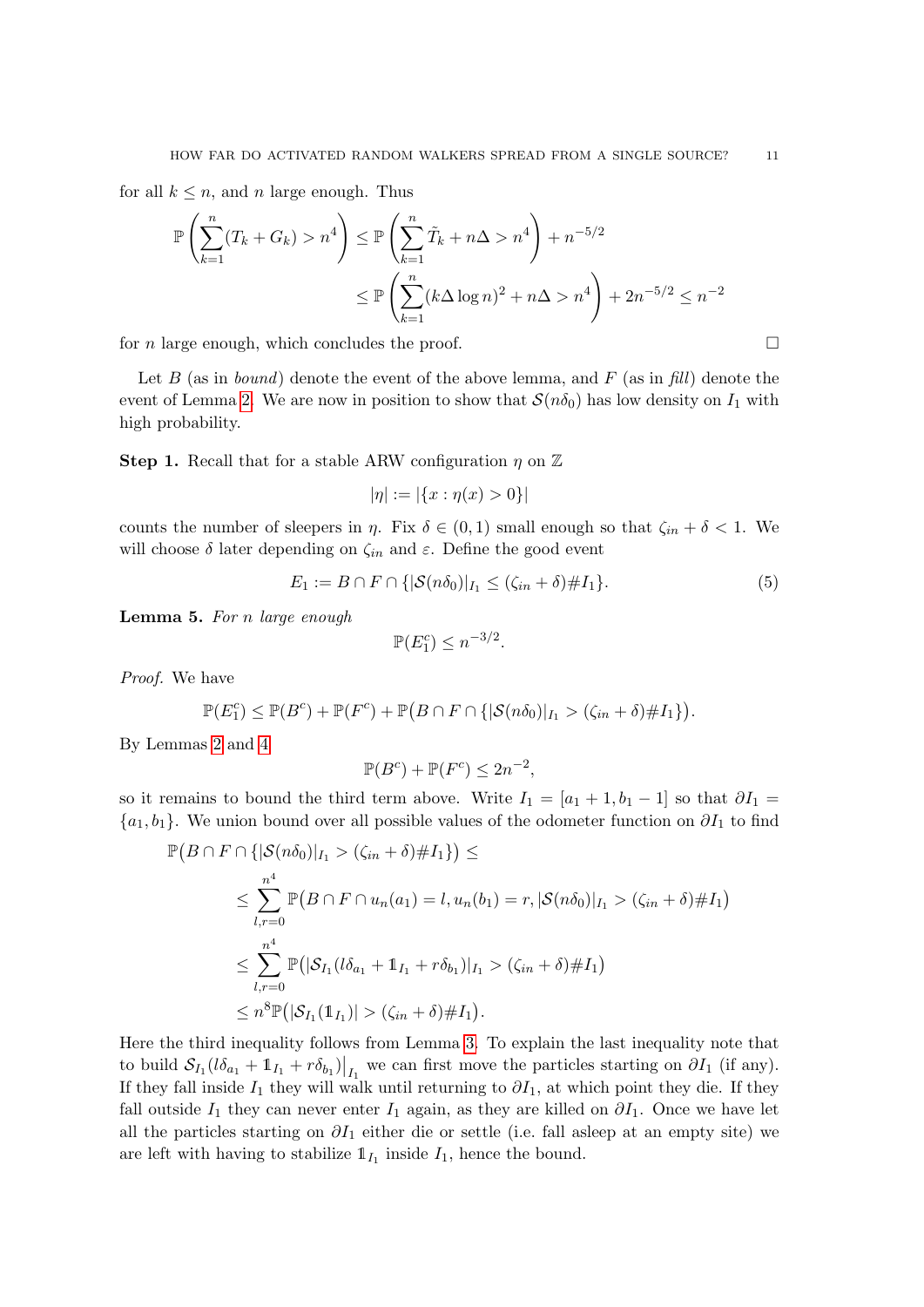12 L. LEVINE AND V. SILVESTRI

Now by Definition [2](#page-2-0) we can take  $#I_1$  (or equivalently n) large enough that  $\zeta_{in} + \delta \ge$  $\zeta_{in,I_1} + \delta/2$ , which gives

$$
\mathbb{P}(|S_{I_1}(1_{I_1})| > (\zeta_{in} + \delta) \# I_1) \leq \mathbb{P}(|S_{I_1}(1_{I_1})| > (\zeta_{in,I_1} + \delta/2) \# I_1) \leq (\#I_1)^{-20},
$$

and thus

$$
\mathbb{P}(E_1^c) \le 2n^{-2} + n^8 (\# I_1)^{-20} \le n^{-3/2}
$$

for *n* large enough.  $\square$ 

**General step.** We will define events  $E_1 \supseteq E_2 \supseteq E_3 \supseteq \cdots$  by induction. For  $j \geq 2$ assume  $E_{j-1}$  has been defined so that on  $E_{j-1}$  there is an interval  $I_{j-1} \supseteq I_1$  such that

$$
|\mathcal{S}(n\delta_0)|_{I_{j-1}} \leq (\zeta_{in} + \delta) \# I_{j-1}.
$$

If

$$
\#I_{j-1} \ge \frac{n}{\zeta_{in} + \delta} (1 - 3\varepsilon)
$$

stop and set  $K = j-1$  (here K denotes the number of steps in the stabilization procedure). Otherwise  $K \geq j$  and

<span id="page-11-0"></span>
$$
n - |\mathcal{S}(n\delta_0)|_{I_{j-1}} \ge 2n\varepsilon. \tag{6}
$$

On the event  $E_{j-1} \cap \{K \geq j\}$  write  $I_{j-1} = (a_{j-1}, b_{j-1})$  for integers  $a_{j-1}, b_{j-1} \in [-n/\zeta_{in}, n/\zeta_{in}].$ Then we define  $I_j \supseteq I_{j-1}$  as follows. For integers  $r_-, l_+ \leq n^4$  on the event

$$
E_{j-1} \cap \{K \ge j\} \cap \{u_n(a_{j-1}) = r_-, u_n(b_{j-1}) = l_-\}
$$

let  $I_j^{\pm}$  be defined by

$$
\mathcal{S}^{IDLA}_{(-\infty, a_{j-1})}(r_-\delta_{a_{j-1}})=1\!\!1_{I_j^-},\qquad \mathcal{S}^{IDLA}_{(b_{j-1}, +\infty)}(l_-\delta_{b_{j-1}})=1\!\!1_{I_j^+}.
$$

If  $|I_j^{\pm}| \leq n\varepsilon$  then set  $I_k^{\pm} = \emptyset$  for all  $k \geq j$ . Note that by [\(6\)](#page-11-0) at least one between  $I_j^+$  and  $I_j^-$  must be non-empty. Then define

<span id="page-11-1"></span>
$$
I_j = I_j^- \cup \bar{I}_{j-1} \cup I_j^+, \tag{7}
$$

and

<span id="page-11-2"></span>
$$
E_j = E_{j-1} \cap \{ |\mathcal{S}(n\delta_0)|_{I_j \setminus \bar{I}_{j-1}} \le (\zeta_{in} + \delta) \# (I_j \setminus \bar{I}_{j-1}) \}. \tag{8}
$$

Thus on  $E_j \cap \{j \leq K\}$  the stable configuration  $\mathcal{S}(n\delta_0)$  has density at most  $\zeta_{in} + \delta$  on the interval  $I_i$ .



FIGURE 3. An illustration of the construction of  $I_j$  from  $I_{j-1}$ .

<span id="page-11-3"></span>**Lemma 6.** For all  $j \geq 2$ 

$$
\mathbb{P}(E_{j-1}\cap E_j^c\cap\{j\leq K\})\leq n^{-3/2}
$$

for n large enough.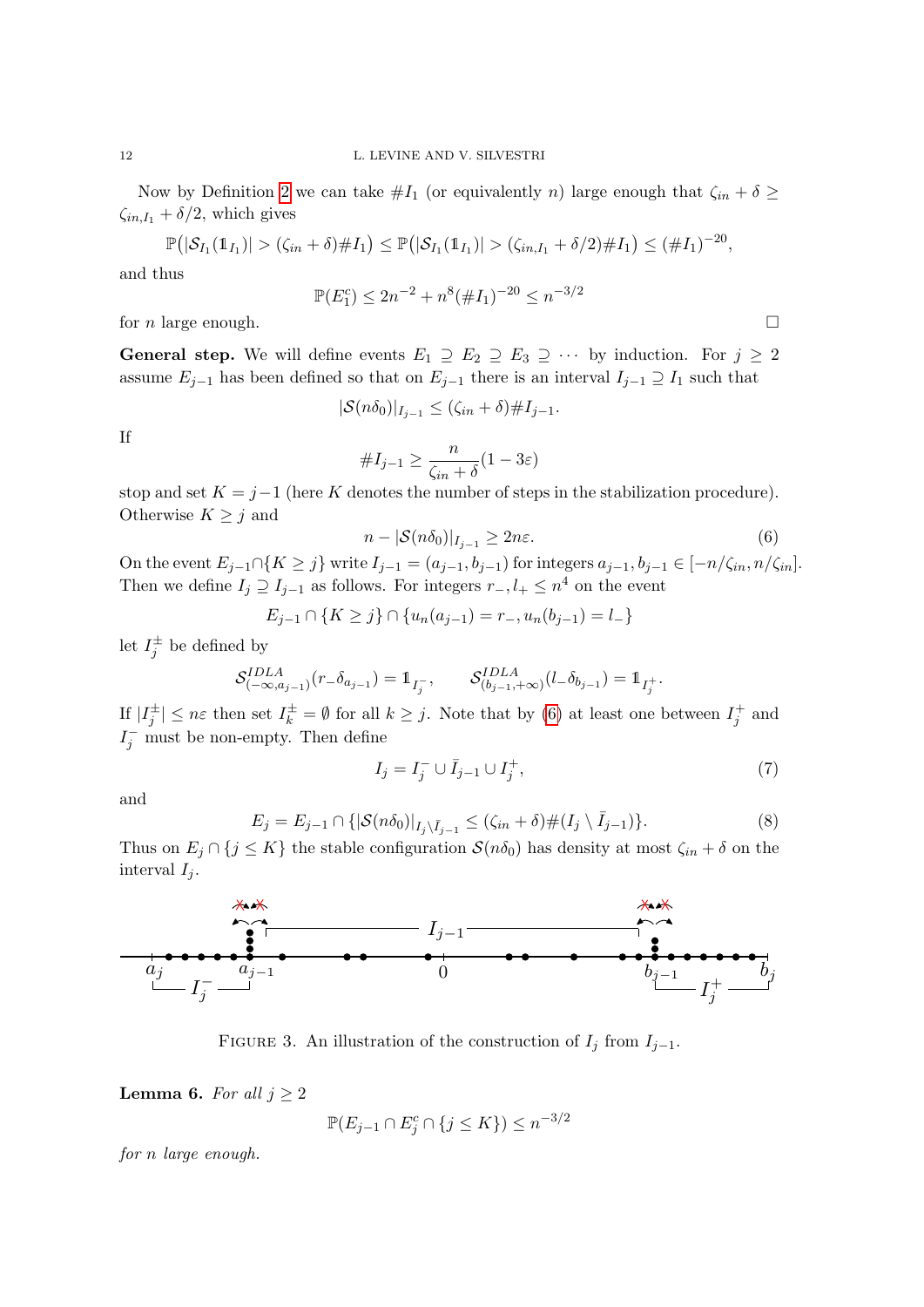*Proof.* We use the union bound to fix the intervals  $I_j^{\pm}$  together with the odometer values on their boundaries, at which point the result follows by similar arguments to those of Lemma [5.](#page-10-0) Fix sites  $a_{j-1} \leq 0 \leq b_{j-1}$  with  $\max\{-a_{j-1}, b_{j-1}\} \leq n/\zeta_{in}$ , and odometer values  $0 \leq r_-, l_+ \leq n^4$ . Then we have

$$
\mathbb{P}(E_{j-1} \cap E_j^c \cap \{j \le K\} \cap \{I_{j-1} = (a_{j-1}, b_{j-1}), u_n(a_{j-1}) = r_-, u_n(b_{j-1}) = l_+\})
$$
\n
$$
\le \sum_{a_j} \mathbb{P}(u_n(a_{j-1}) = r_-, \mathcal{S}_{(-\infty, a_{j-1})}^{IDLA}(r_-\delta_{a_{j-1}}) = 1_{(a_j, a_{j-1})}, |\mathcal{S}(n\delta_0)|_{(a_j, a_{j-1})} > (\zeta_{in} + \delta)|a_j - a_{j-1}|)
$$
\n
$$
+ \sum_{b_j} \mathbb{P}(u_n(b_{j-1}) = l_-, \mathcal{S}_{(b_{j-1}, +\infty)}^{IDLA}(l_+\delta_{b_{j-1}}) = 1_{(b_{j-1}, b_j)}, |\mathcal{S}(n\delta_0)|_{(b_{j-1}, b_j)} > (\zeta_{in} + \delta)|b_j - b_{j-1}|).
$$

We bound each term in the first summation as follows. Denote by  $\rho = (\rho_k)_{k \in \mathbb{Z}}$  the underlying stacks of instructions, and write  $u_{r-}^{\infty}$  for the odometer function associated to the stabilization  $S_{(-\infty,a_{j-1})}^{IDLA}(r_{-\delta_{a_{j-1}}})$ . Then  $u_{r-}^{\infty}$  is supported in  $[a_{j-1}-n^4,a_{j-1}]$ , since the r<sub>−</sub> particles can fill an interval of length at most  $r_-\leq n^4$  to the left of  $a_{j-1}$ . We defined the shifted stacks of instructions  $\tilde{\rho} = (\tilde{\rho}_k)_{k \in \mathbb{Z}}$  by setting

$$
\tilde{\rho}_x(k) = \begin{cases} \rho_x(k + u_{r_-}^{\infty}(x)) & \text{if } x \le a_{j-1}, \\ \rho_x(k) & \text{otherwise.} \end{cases}
$$

Then on the event  $\{u_n(a_{j-1}) = r_-, \mathcal{S}_{(-\infty, a_{j-1})}^{IDLA}(r_-\delta_{a_{j-1}}) = \mathbb{1}_{(a_j, a_{j-1})}\}$  we have that

$$
\mathcal{S}(n\delta_0)|_{(-\infty,a_{j-1})} = \tilde{\mathcal{S}}_{(-\infty,a_{j-1})}(1_{(a_j,a_{j-1})}),
$$

where  $\tilde{S}_I(\eta)$  denotes the stabilization of  $\eta$  according to stacks  $\tilde{\rho}$  with killing upon exiting I. This gives

$$
\mathbb{P}(u_n(a_{j-1}) = r_-, \mathcal{S}_{(-\infty, a_{j-1})}^{IDLA}(r_-\delta_{a_{j-1}}) = 1_{(a_j, a_{j-1})}, |\mathcal{S}(n\delta_0)|_{(a_j, a_{j-1})} > (\zeta_{in} + \delta)|a_j - a_{j-1}|)
$$
  
\n
$$
\leq \mathbb{P}(\mathcal{S}_{(-\infty, a_{j-1})}^{IDLA}(r_-\delta_{a_{j-1}}) = 1_{(a_j, a_{j-1})}, |\tilde{\mathcal{S}}_{(-\infty, a_{j-1})}(1_{(a_j, a_{j-1})})|_{(a_j, a_{j-1})} > (\zeta_{in} + \delta)|a_j - a_{j-1}|)
$$
  
\n
$$
\leq \mathbb{P}(|\mathcal{S}_{(-\infty, a_{j-1})}(1_{(a_j, a_{j-1})})|_{(a_j, a_{j-1})} > (\zeta_{in} + \delta)|a_j - a_{j-1}|),
$$

where the last inequality follows from the Strong Markov Property. Similarly one shows that

$$
\mathbb{P}(u_n(b_{j-1}) = l_-, \mathcal{S}_{(b_{j-1},+\infty)}^{IDLA}(l_+ \delta_{b_{j-1}}) = \mathbb{1}_{(b_{j-1},b_j)}, |\mathcal{S}(n\delta_0)|_{(b_{j-1},b_j)} > (\zeta_{in} + \delta)|b_j - b_{j-1}|)
$$
  
\n
$$
\leq \mathbb{P}(|\mathcal{S}_{(b_{j-1},+\infty)}(1_{(b_{j-1},b_j)})|_{(b_{j-1},b_j)} > (\zeta_{in} + \delta)|b_j - b_{j-1}|).
$$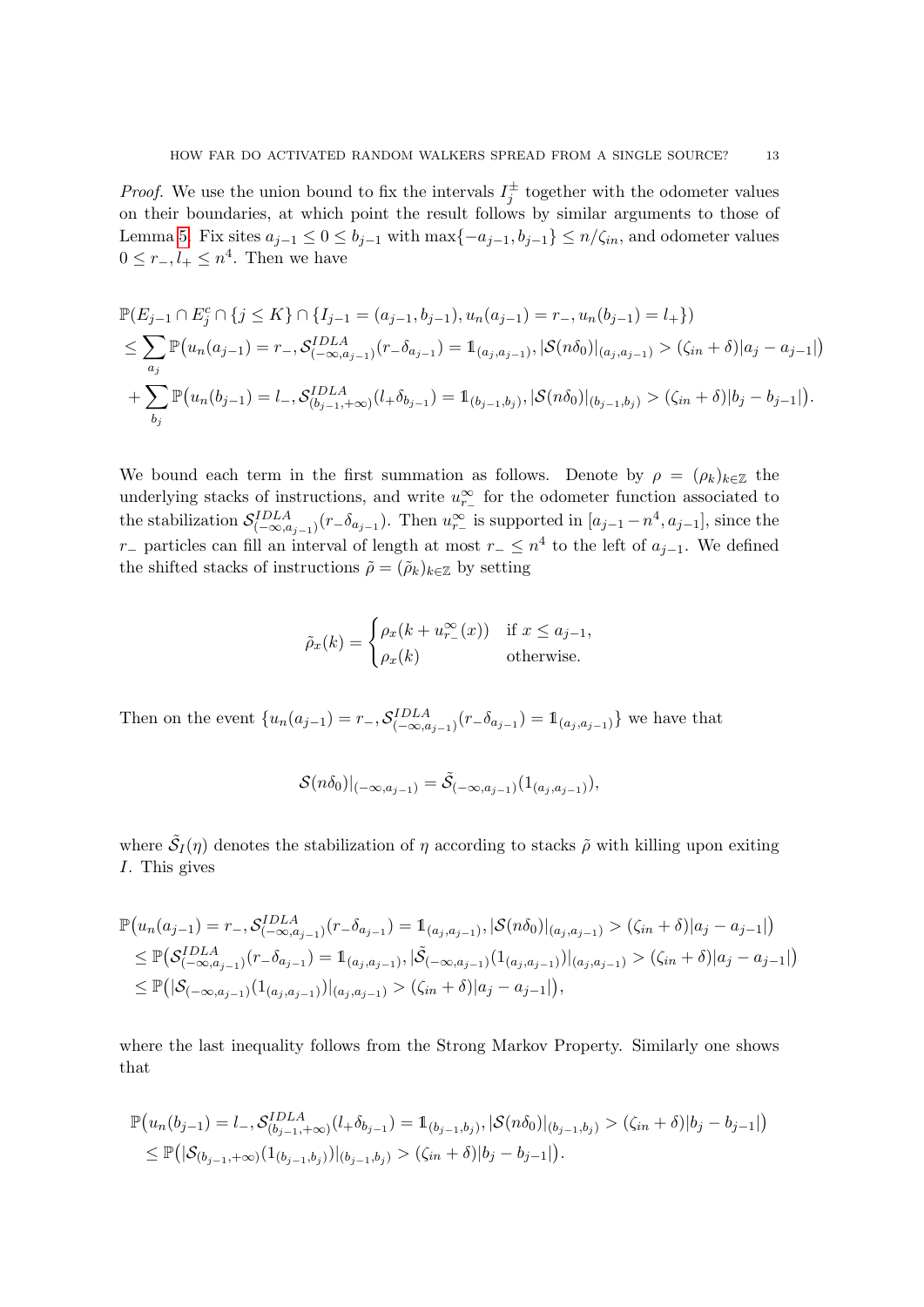From this, with a similar argument to that of Lemma [5,](#page-10-0) we get

$$
\mathbb{P}(E_{j-1} \cap E_{j}^{c} \cap \{j \leq K\} \cap \{I_{j-1} = (a_{j-1}, b_{j-1}), u_{n}(a_{j-1}) = r_{-}, u_{n}(b_{j-1}) = l_{+}\})
$$
\n
$$
\leq \sum_{a_{j}} \mathbb{P}(|\mathcal{S}_{(-\infty, a_{j-1})}(1_{(a_{j}, a_{j-1})})|_{(a_{j}, a_{j-1})} > (\zeta_{in} + \delta)|a_{j} - a_{j-1}|)
$$
\n
$$
+ \sum_{b_{j}} \mathbb{P}(|\mathcal{S}_{(b_{j-1}, +\infty)}(1_{(b_{j-1}, b_{j})})|_{(b_{j-1}, b_{j})} > (\zeta_{in} + \delta)|b_{j} - b_{j-1}|)
$$
\n
$$
\leq \sum_{a_{j}, l_{-}} \mathbb{P}(u_{n}(a_{j}) = l_{-}, |\mathcal{S}_{(a_{j}, a_{j-1})}(1_{(a_{j}, a_{j-1})} + l_{-} \delta_{a_{j}})|_{(a_{j}, a_{j-1})} > (\zeta_{in} + \delta)|a_{j} - a_{j-1}|)
$$
\n
$$
+ \sum_{b_{j}, r_{+}} \mathbb{P}(u_{n}(b_{j}) = r_{+}, |\mathcal{S}_{(b_{j-1}, b_{j})}(1_{(b_{j-1}, b_{j})} + r_{+} \delta_{b_{j}})|_{(b_{j-1}, b_{j})} > (\zeta_{in} + \delta)|b_{j} - b_{j-1}|)
$$
\n
$$
\leq \sum_{a_{j}, l_{-}} \mathbb{P}(|\mathcal{S}_{(a_{j}, a_{j-1})}(1_{(a_{j}, a_{j-1})})|_{(a_{j}, a_{j-1})} > (\zeta_{in} + \delta)|a_{j} - a_{j-1}|)
$$
\n
$$
+ \sum_{b_{j}, r_{+}} \mathbb{P}(|\mathcal{S}_{(b_{j-1}, b_{j})}(1_{(b_{j-1}, b_{j})})|_{(b_{j-1}, b_{j})} > (\zeta_{in} + \delta)|b_{j} - b_{j-1}|)
$$
\n
$$
\leq 2n^{8}(n\varepsilon)^{-20} = 2\varepsilon^{-2
$$

for  $n$  large enough. Here again the third inequality follows by evolving all the particles starting on boundary sites until they die, as in the proof of Lemma [5.](#page-10-0) Moreover, in the last inequality we used that  $l_-, r_+ \leq n^4$ , so there are at most  $n^8$  choices for the pair  $(a_j, b_j)$ . This gives

$$
\mathbb{P}(E_{j-1} \cap E_j^c \cap \{j \le K\})
$$
\n
$$
\le \sum_{a_{j-1}, b_{j-1}} \sum_{r=J+1} \mathbb{P}(E_{j-1} \cap E_j^c \cap \{j \le K\} \cap \{I_{j-1} = (a_{j-1}, b_{j-1}), u_n(a_{j-1}) = r_-, u_n(b_{j-1}) = l_+\})
$$
\n
$$
\le \frac{2\varepsilon^{-20}}{\zeta_{in}^2} n^{-2} \le n^{-3/2}
$$

for n large enough, since on the event  $\{j \leq K\}$  there are at most  $n/\xi_{in}$  choices for both  $a_{j-1}$  and  $b_{j-1}$ .

Now, on the event  $E_j \cap \{j \leq K\}$  we have

$$
|\mathcal{S}(n\delta_0)|_{I_j} \leq (\zeta_{in} + \delta) \# I_j.
$$

If

#I<sup>j</sup> ≥ n ζin + δ (1 − 3ε)

stop and set  $K = j$ . Otherwise  $K > j$  and we move on to the next step.

Closing the iterative scheme. It remains to bound the number of iterations. Write  $L_j = #I_j$  for all  $j \geq 1$ . Let  $K_0 \geq 2$  be and integer to be chosen later. On the high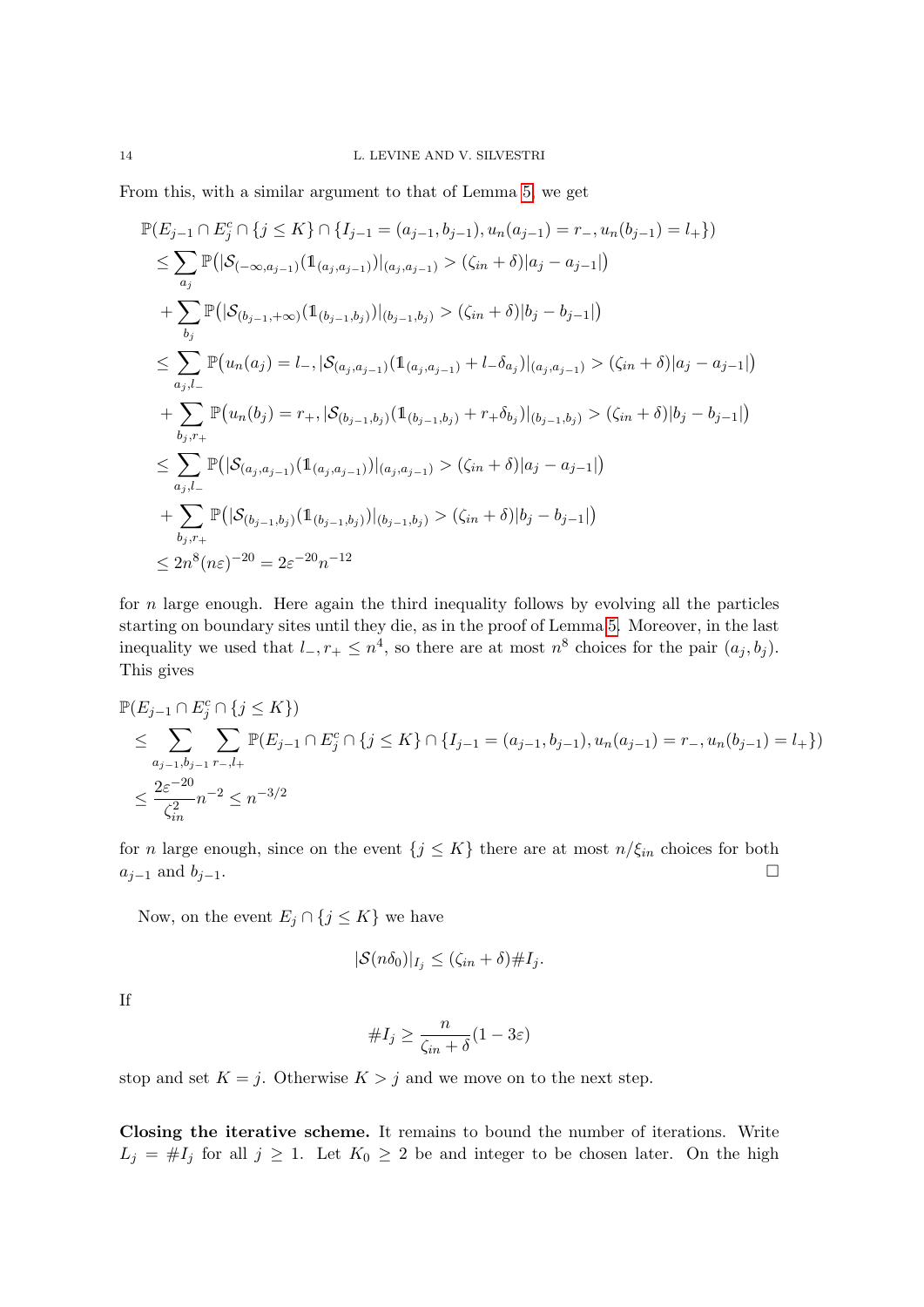probability event  $E_{K_0} \cap \{K_0 \leq K\}$  the following inequalities hold for *n* large enough:

$$
L_1 = 2\left\lfloor \frac{n}{2}(1-\varepsilon)\right\rfloor + 1 \ge n(1-\varepsilon) - 1 \ge n(1-2\varepsilon),
$$
  
\n
$$
L_2 \ge L_1 + n - |\mathcal{S}(n\delta_0)|_{I_1} - \frac{\varepsilon}{4}n \ge n\left(1 - \frac{\varepsilon}{2}\right)
$$
  
\n
$$
L_3 \ge L_2 + n - |\mathcal{S}(n\delta_0)|_{I_2} \ge n\left(1 - \frac{\varepsilon}{2}\right) + (1 - \zeta_{in} - \delta)L_2
$$
  
\n
$$
\ge n\left(1 - \frac{\varepsilon}{2}\right)\left[1 + (1 - \zeta_{in} - \delta)\right] + (1 - \zeta_{in} - \delta)^2 L_1
$$
  
\n:  
\n:  
\n
$$
L_{K_0} \ge n\left(1 - \frac{\varepsilon}{2}\right)\left[\sum_{j=0}^{K_0-2} (1 - \zeta_{in} - \delta)^j\right] + (1 - \zeta_{in} - \delta)^{K_0-1} L_1
$$
  
\n
$$
\ge n(1 - 2\varepsilon)\left[\frac{1}{\zeta_{in} + \delta} - \left(\frac{1}{\zeta_{in} + \delta} - 1\right)(1 - \zeta_{in} - \delta)^{K_0-1}\right]
$$
  
\n
$$
= \frac{n(1 - 2\varepsilon)}{1 - (1 - \zeta_{in} - \delta)^{K_0}}.
$$

Choose  $K_0$  large enough, depending only on  $\zeta_{in}$  and  $\varepsilon$ , such that

$$
(1 - \zeta_{in} - \delta)^{K_0} \le \varepsilon,\tag{9}
$$

to have that

$$
L_{K_0} \ge \frac{n(1-2\varepsilon)(1-\varepsilon)}{\zeta_{in} + \delta} \ge \frac{n}{\zeta_{in} + \delta}(1-3\varepsilon).
$$

Recall that  $K$  was defined in the previous subsection as

 $\zeta_{in}+\delta$ 

$$
K := \inf \left\{ j \ge 2 : \#I_j \ge \frac{n}{\zeta_{in} + \delta} (1 - 3\varepsilon) \right\}.
$$
 (10)

Then the above argument shows that on the high probability event  $E_{K_0} \cap \{j \leq K_0\}$  we have  $K \leq K_0$ .

*Proof of the inner bound.* Let  $I_1$  and  $E_1$  be defined as in [\(4\)](#page-7-1) and [\(5\)](#page-10-1) respectively, and for j ≥ 2 inductively on the good event  $E_{j-1} \cap \{j \leq K\}$  define  $I_j$  and  $E_j$  as in [\(7\)](#page-11-1) and [\(8\)](#page-11-2). We take

$$
\delta \in \left(0, \frac{\zeta_{in} \varepsilon}{1 - 4\varepsilon}\right],
$$

to have

$$
L_K \ge \frac{n}{\zeta_{in} + \delta} (1 - 3\varepsilon) \ge \frac{n}{\zeta_{in}} (1 - 4\varepsilon).
$$

This shows that

$$
\left\{ |\text{supp}(u_n)| \ge \frac{n}{\zeta_{in}} (1 - 4\varepsilon) \right\} \supseteq E_K.
$$

Hence by Lemmas [5](#page-10-0) and [6](#page-11-3)

$$
\mathbb{P}\left(\left|\text{supp}(u_n)\right| < \frac{n}{\zeta_{in}}(1-\varepsilon)\right) \le \sum_{j=1}^{K_0} \mathbb{P}(E_{j-1} \cap E_j^c \cap \{j \le K\}) \le \sum_{j=1}^{K_0} n^{-3/2} \le n^{-5/4}
$$

for n large enough. The inner bound now follows by replacing  $\varepsilon$  with  $\varepsilon/4$  throughout.  $\square$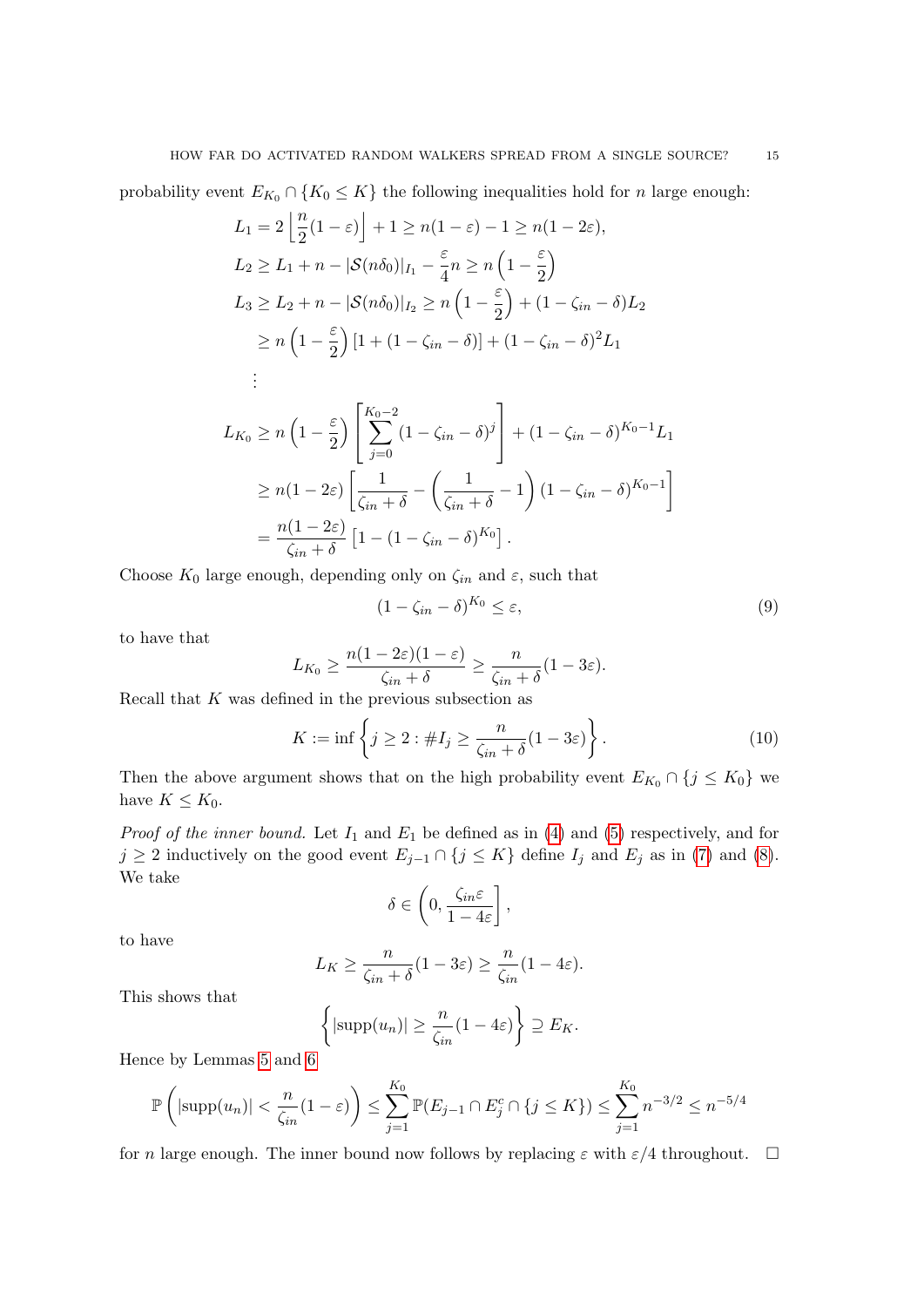<span id="page-15-0"></span>Remark 2. With the same arguments we can get an inner bound that holds with higher probability in n. More precisely, for any  $\gamma > 0$  we can define

$$
\zeta_{in,I}(\gamma) := \inf \left\{ \zeta > 0 : \mathbb{P}(|\mathcal{S}_I(\mathbb{1}_I)| > \zeta \# I) \leq (\#I)^{-(\gamma+20)} \right\},\,
$$

and

$$
\zeta_{in}(\gamma) := \limsup_{I} \zeta_{in,I}(\gamma),
$$

to have that for any  $\varepsilon > 0$ 

$$
\mathbb{P}\left(\#A_n \ge \frac{n}{\zeta_{in}(\gamma)}(1-\varepsilon)\right) \ge 1 - n^{-\gamma}
$$

<span id="page-15-1"></span>for n large enough.

# 5. The outer bound

To prove the outer bound in Theorem [1](#page-2-1) we show that the ARW odometer  $u_n$  is stochastically dominated by the sum of two auxiliary odometer functions, corresponding to an IDLA process on a Bernoulli site percolation, and to the ARW stabilization of a subcritical Bernoulli configuration on Z.

Fix  $\zeta \in (0,1)$ , and enlarge the probability space to include an independent Bernoulli $(\zeta)$ site percolation  $\eta \in \{0,1\}^{\mathbb{Z}}$ , where each site  $x \in \mathbb{Z}$  is declared open  $(\eta(x) = 1)$  with probability  $\zeta$ , and closed  $(\eta(x) = 0)$  with probability  $1 - \zeta$ . Write  $P_{\zeta}$  for the product measure  $\mathbb{P} \times \mu_{\zeta}$ , where  $\mathbb{P}$  is the law of the stacks of ARW instructions [\(3\)](#page-4-0) with sleep rate λ, and  $\mu_{\zeta} = \prod_{x \in \mathbb{Z}}((1 - \zeta)\delta_0 + \zeta\delta_1)$  is the law of the site percolation η. Write  $\mathbf{E}_{\zeta}$  for expectation with respect to  $P_{\zeta}$ .

We interpret  $\eta$  as an ARW particle configuration, consisting of exactly one active particle at each open site. Denote by  $w : \mathbb{Z} \to \mathbb{N} \cup \{\infty\}$  the  $ARW^{\lambda}$  odometer of  $\eta$  on  $\mathbb{Z}$ .

The next result bounds the odometer w under  $P_{\zeta}$  on large intervals, for  $\zeta < \zeta_{out}$ .

<span id="page-15-2"></span>**Lemma 7.** For any  $\zeta \in (0, \zeta_{out})$  we have

$$
\mathbf{P}_{\zeta} \left( \sup_{x \in B_r} w(x) > \frac{r}{(\log r)^3} \right) \le r^{-3/2}
$$

for r large enough.

*Proof.* Since  $\zeta < \zeta_{out}$  we have that  $\mathbf{E}_{\zeta}(w(0)^3) \leq C$  for some finite constant  $C > 0$ . Hence

$$
\mathbf{P}_{\zeta} \left( \sup_{x \in B_r} w(x) > \frac{r}{(\log r)^3} \right) \le \sum_{x \in B_r} \mathbf{P}_{\zeta} \left( w(x) > \frac{r}{(\log r)^3} \right) \le (\# B_r) \frac{(\log r)^9}{r^3} \mathbf{E}_{\zeta}(w(0)^3)
$$
  

$$
\le C(2r+1) \frac{(\log r)^9}{r^3} \le r^{-3/2}
$$

for r large enough.  $\square$ 

We are now ready to explain the proof of the outer bound, which consists in stabilizing the configuration  $n\delta_0$  in two phases. To start with, sample an i.i.d. Bernoulli $(\zeta)$  site percolation configuration on Z, with

$$
\zeta = \zeta_{out} - \delta,
$$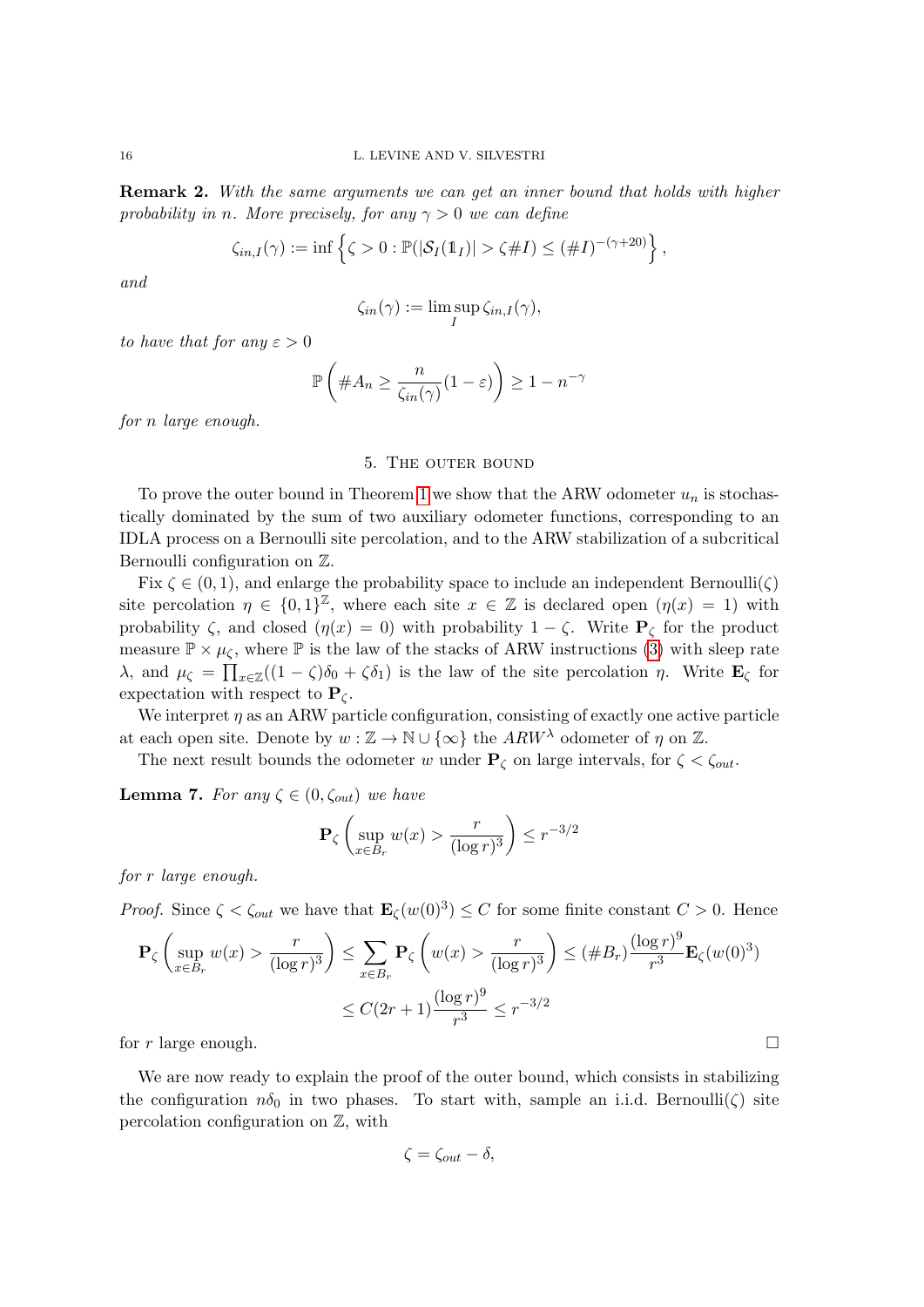$\delta$  small to be chosen later. In the initial  $\zeta$ -IDLA phase we move the n particles one at the time: each particle walks until it finds an unoccupied open site, where it stops. Note that this is equivalent to IDLA dynamics with particles only allowed to stop at open sites. Thus in this phase if a particle tries to fall asleep before reaching an unoccupied open site we force it to wake up, which, by Proposition [3,](#page-4-1) can only increase the odometer.

**Definition 4** ( $\zeta$ -IDLA odometer function). We let  $v_n : \mathbb{Z} \to \mathbb{N}$  denote the odometer function of the  $\zeta$ -IDLA phase, that is  $v_n(x)$  counts the number of instructions used at x until stabilization.

We remark that the odometer function counts the number of sleep instructions too, although they have no effect on the IDLA dynamics. The next lemma tells us that  $v_n$  is supported in a ball of radius  $\frac{n}{2\zeta_{out}}(1+\varepsilon)$ , with high probability.

<span id="page-16-0"></span>**Lemma 8.** For any  $\varepsilon > 0$ 

$$
\mathbf{P}_{\zeta} \left( \operatorname{supp}(v_n) \subseteq B_{\frac{n}{2\zeta_{out}}(1+\varepsilon)} \right) \ge 1 - e^{-n/(\log n)^2}
$$

for n large enough.

This follows from Theorem [6](#page-20-0) in Appendix [A,](#page-18-1) by taking  $\zeta = \zeta_{out} - \delta$  and choosing  $\delta = \delta(\zeta_{out}, \varepsilon)$  such that

$$
\frac{n}{2(\zeta_{out} - \delta)}(1 + 2\varepsilon) = \frac{n}{2\zeta_{out}}(1 + \varepsilon).
$$
\n
$$
-\frac{n}{2\zeta_{out}}(1 + \varepsilon)
$$
\n
$$
0
$$
\n
$$
\frac{n}{2\zeta_{out}}(1 + \varepsilon)
$$

Figure 4. An illustration of the particle configuration at the end of the ζ-IDLA phase.

At the end of the  $\zeta$ -IDLA phase we are left with a configuration of n active particles, supported on the open sites of the ball  $B_{\frac{n}{2\zeta_{out}}(1+\varepsilon)}$ . It only remains to stabilize such a configuration. By Abelianness of ARW, assuming that each open site of the Bernoulli configuration  $\eta$  on  $\mathbb Z$  contains an active particle cannot decrease the ARW odometer. Hence we obtain

$$
u_n \le v_n + w,
$$

with the inequality holding pointwise in both the site x and the Bernoulli configuration  $\eta$ . By Lemma [8,](#page-16-0)

$$
\mathbf{P}_{\zeta} \left( u_n(x) \le w(x) \text{ for all } |x| > \frac{n}{2\zeta_{out}} (1+\varepsilon) \right) \ge 1 - e^{-n/(\log n)^2}
$$

for n large enough. We combine this with Lemma [7,](#page-15-2) which bounds  $w$ . Let

<span id="page-16-1"></span>
$$
r_{-} = \frac{n}{2\zeta_{out}}(1+\varepsilon), \qquad r = \frac{n}{2\zeta_{out}}(1+3\varepsilon). \tag{11}
$$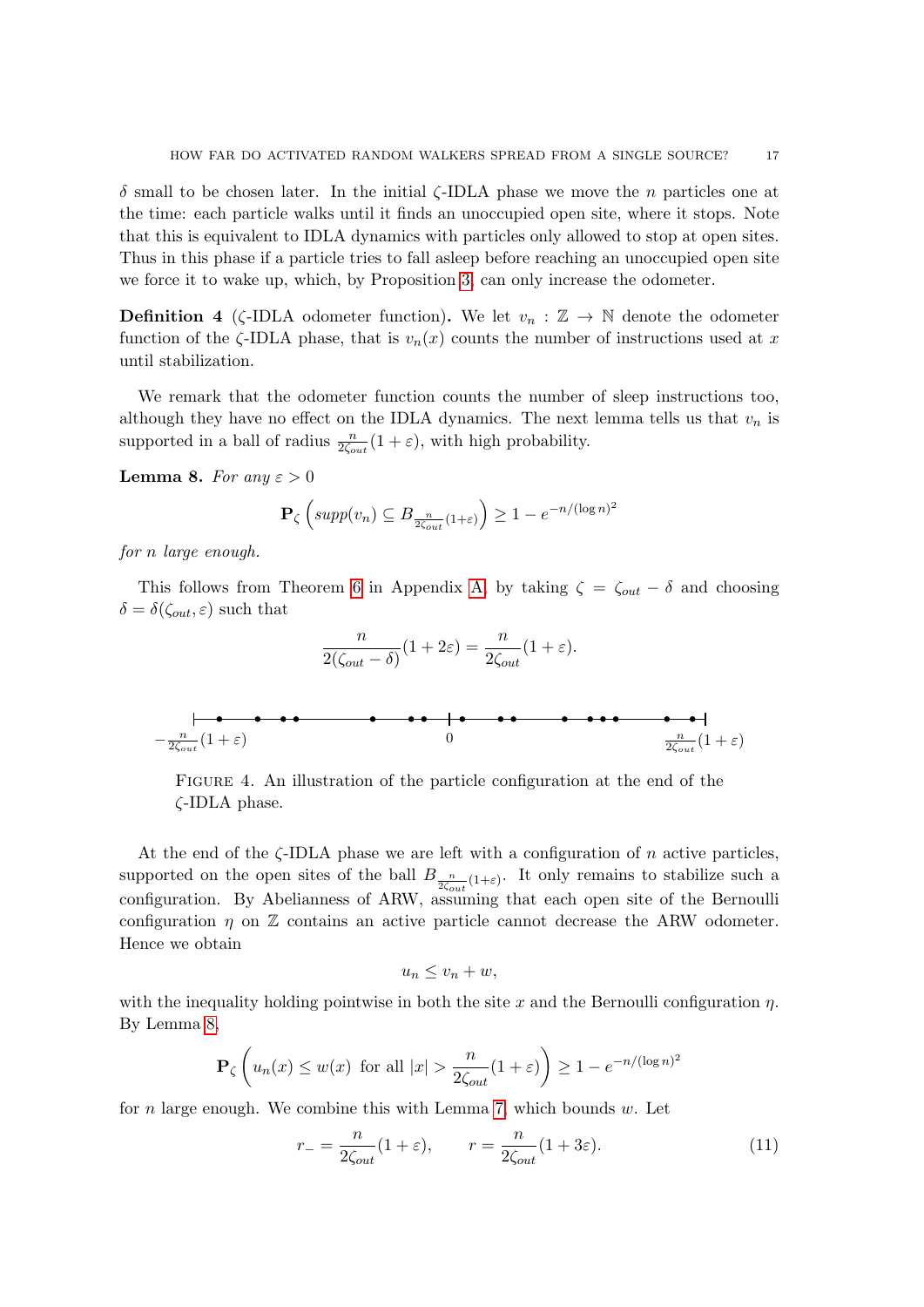Then

$$
\mathbb{P}\left(\sup_{x\in B_r\setminus B_{r_-}} u_n(x) > \frac{r}{(\log r)^3}\right) = \mathbf{P}_{\zeta}\left(\sup_{x\in B_r\setminus B_{r_-}} u_n(x) > \frac{r}{(\log r)^3}\right)
$$
  

$$
\leq \mathbf{P}_{\zeta}\left(\sup_{n\geq 0} (v_n) \nsubseteq B_{r_-}\right) + \mathbf{P}_{\zeta}\left(\sup_{x\in B_r} w(x) > \frac{r}{(\log r)^3}\right)
$$
  

$$
\leq e^{-n/(\log n)^2} + r^{-3/2} \leq n^{-5/4}
$$

for n large enough. In the first equality we have used that the odometer function  $u_n$  is independent of the Bernoulli percolation configuration. It only remains to show that on the event

$$
\sup_{x \in B_r \setminus B_{r_-}} u_n(x) \le \frac{r}{(\log r)^3}
$$

it is unlikely that  $\max\{u_n(-r), u_n(r)\} > 0$ .

Proof of the outer bound. Let  $r_-, r$  be defined as in [\(11\)](#page-16-1) above, so that  $r - r_- = n \varepsilon / \zeta_{out}$ . We restrict to the event

$$
\sup_{x \in B_r \backslash B_{r_-}} u_n(x) \le \frac{n}{(\log n)^2},
$$

which holds with P-probability at least  $1 - n^{-5/4}$  for n large enough. On this event

$$
\max\{u_n(-r_-), u_n(r_-)\} \le \frac{n}{(\log n)^2}.
$$

We prove that

$$
\mathbb{P}\left(u_n(r) > 0, u_n(r_-) \le \frac{n}{(\log n)^2}\right) \le n^{-2}
$$

for n large enough, arguing as in the proof of Lemma [4.](#page-8-0) The same bound holds for the specular event, as follows from the same arguments.

Observe that, by the Abelian property, we can build the stable configuration  $\mathcal{S}(n\delta_0)$  on  $[r_-, +\infty)$  as follows. Let  $N \leq n/(\log n)^2$  be arbitrary but fixed. On the event  $u_n(r_+) = N$ , release N particles from  $r_-\$ according to the following rules:

- (i) Particles that move to the left of  $r_$  on the first step die.
- (ii) Particles that move to the right of  $r_$ − on the first step evolve according to ARW dynamics, with killing upon returning to  $r_-\$ .

Note that forcing particles to wake up during this procedure can only increase the probability that  $u_n(r) > 0$ . Take  $C_\lambda$  to be a positive constant such that  $\Delta = 2C_\lambda \log n$  is an integer, and if  $G \sim Geometric(\lambda/(1+\lambda))$  then

$$
\mathbb{P}(G \ge \Delta/2) \le n^{-5}
$$

for  $n$  large enough. We mark all the points of the form

$$
\{r_- + k\Delta : 1 \le k \le K\}, \quad \text{for } K = \left\lfloor \frac{r - r_-}{\Delta} \right\rfloor - 1.
$$

Note that  $K > N$ . Then on the event  $\{u_n(r_-\} = N\}$  we release N particles from r− according to (i)-(ii) above, except if a particle which is alive (and hence necessarily to the right of  $r_$ ) tries to fall asleep at a non-marked point, we force it to wake up, while if a particle reaches an unoccupied marked point we stop it there. At the end of this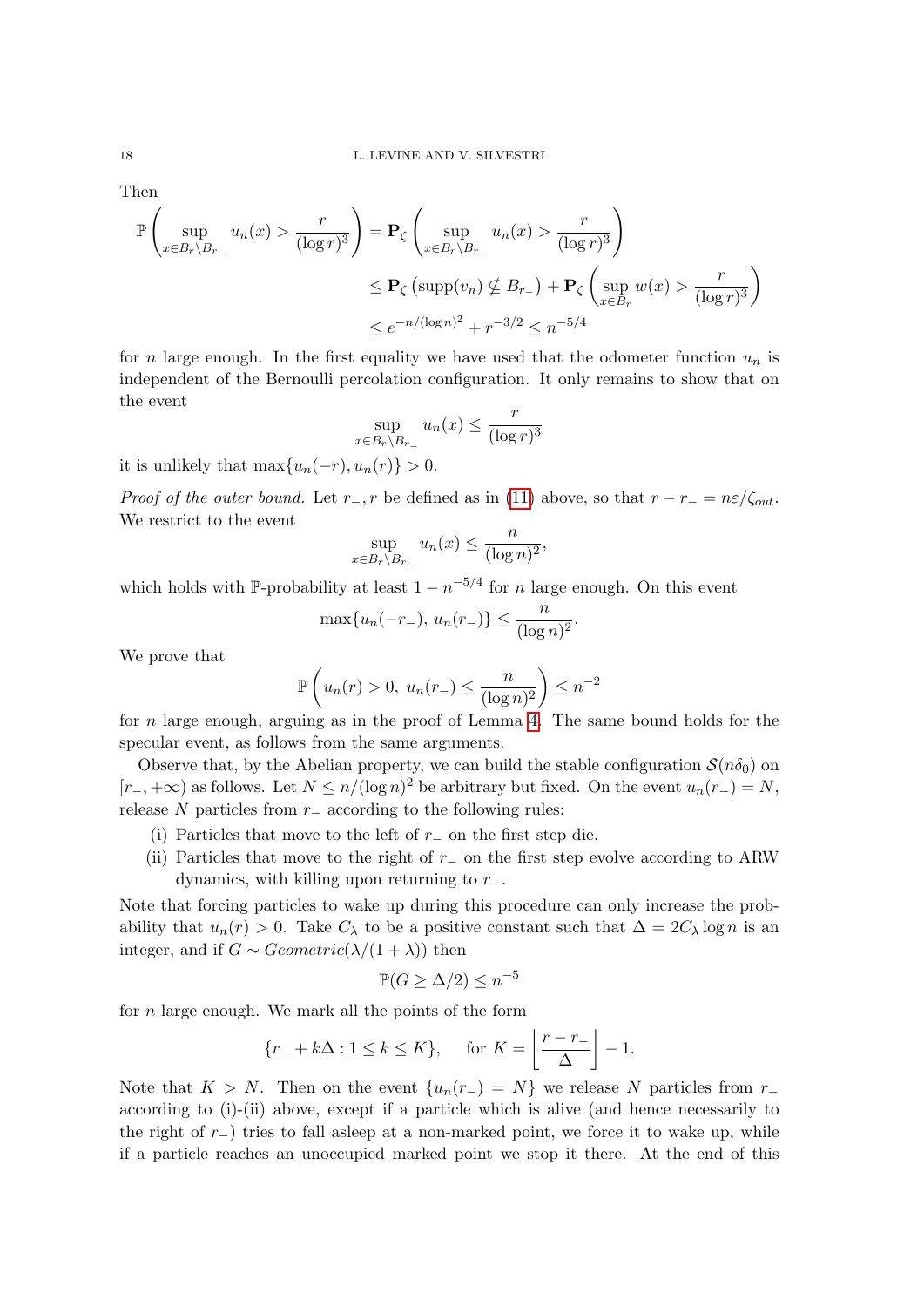procedure we are left with at most N active particles, at most one for each marked point. We let them evolve until they all settle. By the choice of  $\Delta$ , the probability that at least one of them travels by more than  $\Delta/2$  steps before trying to fall asleep is at most  $Nn^{-5}$ . But since the marked points are  $\Delta$ -spaced, if all the particles travel by at most  $\Delta/2$  they cannot interact, so they all manage to fall asleep, and  $u_n(r) = 0$ . Hence

$$
\mathbb{P}\left(u_n(r) > 0, u_n(r_-) \leq \frac{n}{(\log n)^2}\right) \leq \sum_{N=1}^{\lceil n/(\log n)^2 \rceil} \mathbb{P}(u_n(r_-) = N, u_n(r) > 0)
$$
  

$$
\leq \sum_{N=1}^{\lceil n/(\log n)^2 \rceil} Nn^{-5} \leq n^{-2}
$$

for *n* large enough.

<span id="page-18-0"></span>Remark 3. With the same arguments we could get an outer bound that holds with higher probability in n, at the price of changing the definition of  $\zeta_{out}$ . More precisely, for arbitrarily large  $\gamma > 0$  we can define

$$
\zeta_{out}(\gamma) := \sup\{\zeta > 0 : \mathbf{E}_{\zeta}(w(0)^{\gamma+2}) < \infty\}
$$

to have that any  $\varepsilon > 0$ 

$$
\mathbb{P}\left(\operatorname{supp}(u_n) \subseteq B_{\frac{n}{\zeta_{\operatorname{out}}(\gamma)}(1+\varepsilon)}\right) \ge 1 - n^{-\gamma}
$$

<span id="page-18-1"></span>for n large enough.

### Appendix A. IDLA results

In this section we collect shape theorems for standard IDLA on  $\mathbb{Z}$ , IDLA with killing upon exiting a given interval, and IDLA on Bernoulli percolation.

A.1. **IDLA on** Z. Let  $A(0) = \{0\}$ , and for  $n \geq 1$  write  $A_n$  for the IDLA cluster on Z obtained by adding n particles to  $A(0)$ , all starting from the origin. Then

$$
A_n = A_{n-1} \cup \{X_n\},\
$$

where  $X_n$  denotes the exit location of the  $n^{th}$  random walk from  $A_{n-1}$ . Write

$$
A_n = [-a_n, b_n], \qquad n \ge 0
$$

so that  $a_0 = b_0 = 0$  and  $a_n + b_n = n$  for all  $n \geq 0$ . Then

$$
\mathbb{E}(b_{n+1}|\mathcal{F}_n) = b_n + \mathbb{P}(X_{n+1} = b_n + 1) = b_n + 1 - \frac{b_n + 1}{n+2} = \left(\frac{n+1}{n+2}\right)(b_n + 1).
$$

It follows that if

$$
M_n = (n+1)b_n - \frac{n(n+1)}{2}, \qquad n \ge 0
$$

then the process  $(M_n)_{n\geq 0}$  is a martingale with respect to the same filtration. Moreover,

$$
|M_n - M_{n-1}| = |n(b_n - b_{n-1}) - (n - b_n)| \le n
$$

for all  $n \geq 1$ .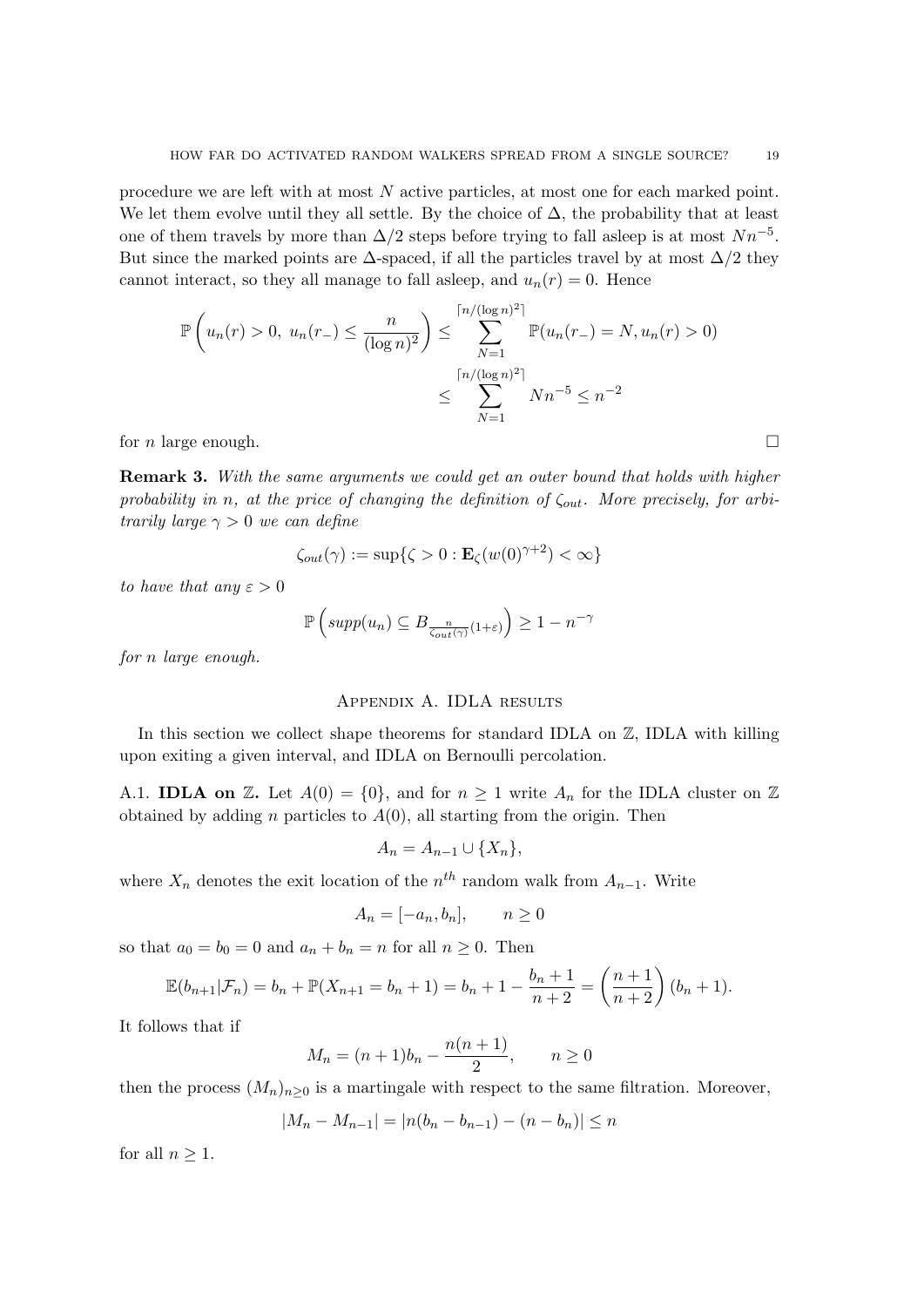**Theorem 4** (Azuma-Hoeffding). Let  $(X_n)_{n\geq 0}$  be a martingale with respect to the filtration  $(\mathcal{F}_n)_{n>0}$ , and assume that  $|X_k - X_{k-1}| \leq c_k$  almost surely, for all  $k \geq 1$ . Then for all  $n \geq 1$  and all  $\delta > 0$ 

$$
\mathbb{P}(|X_n - X_0| > \delta) \le 2 \exp\left(-\frac{\delta^2}{2\sum_{k=1}^n c_k^2}\right).
$$

We apply the above inequality with  $c_k = k$  and  $\delta = n^{3/2 + \varepsilon}$ , to get

$$
\mathbb{P}(|M_n| > n^{3/2+\varepsilon}) \le 2 \exp\left(-\frac{n^{2\varepsilon}}{2}\right) \le e^{-n^{\varepsilon}}
$$

where the last inequality holds for  $n$  large enough. Since on the high probability event  $\{|M_n| \leq n^{3/2+\epsilon}\}\$  we have that

$$
\left|\frac{b_n}{n} - \frac{1}{2}\right| \le n^{-1/2 + \varepsilon}, \qquad \left|\frac{a_n}{n} - \frac{1}{2}\right| \le n^{-1/2 + \varepsilon},
$$

this proves the following shape theorem for IDLA on Z.

**Theorem 5.** Let  $(A_n)_{n\geq 0}$  denote an IDLA process on Z starting from  $A(0) = \{0\}$ , and write  $B_r$  for the discrete ball of radius r on Z centred at 0. Then for all  $\varepsilon > 0$  it holds

<span id="page-19-0"></span>
$$
\mathbb{P}\Big(B_{n/2-n^{1/2+\varepsilon}} \subseteq A_n \subseteq B_{n/2+n^{1/2+\varepsilon}}\Big) \ge 1 - e^{-n^{\varepsilon}},\tag{12}
$$

for n large enough.

A.2. **IDLA with killing upon exiting I.** We now use the same martingale to prove an analogous result for IDLA stopped upon exiting a given interval. Fix  $\delta > 0$  and let

$$
I = \left[ -\frac{n}{2}(1-\delta), \frac{n}{2}(1-\delta) \right].
$$

We write  $(\bar{A}_n)_{n\geq 0}$  for the IDLA process on Z starting from  $\bar{A}(0) = \{0\}$  with particles killed upon exiting the interval I. If  $\bar{A}_n = [-\bar{a}_n, \bar{b}_n]$ , let

$$
T = \inf \left\{ n \ge 0 : \bar{b}_n = \frac{n}{2}(1 - \delta) \text{ or } \bar{a}_n = \frac{n}{2}(1 - \delta) \right\}
$$

denote the first time the cluster reaches the boundary of  $I$ . Then up to time  $T$  we can couple the process  $(\bar{A}_n)_{n\geq 0}$  with a standard IDLA process  $(A_n)_{n\geq 0}$  so that  $\bar{A}_n = A_n$  for all  $n \leq T$ .

Fix  $\varepsilon \in (0, 1/2)$  and take *n* large enough so that [\(12\)](#page-19-0) holds. Then with probability exceeding  $1 - e^{-n^{\varepsilon}}$  we have that for all  $k \leq n(1 - \delta)(1 - n^{-1/2 + 2\varepsilon})$ 

$$
b_k\leq b_{n(1-\delta)(1-n^{-1/2+2\varepsilon})}\leq \frac{n(1-\delta)}{2}(1-n^{-1/2+2\varepsilon})+n^{1/2+\varepsilon}\leq \frac{n(1-\delta)}{2}-n^{1/2+\varepsilon},
$$

which implies  $T > n(1 - \delta)(1 - n^{-1/2 + 2\varepsilon}).$ 

Assume that  $b_T = \frac{n}{2}$  $\frac{n}{2}(1-\delta)$ . Then on the high probability event  $T > n(1-\delta)(1-\delta)$  $n^{-1/2+2\varepsilon})$ 

$$
a_T = T - b_T \ge \frac{n}{2}(1 - \delta)(1 - 2n^{-1/2 + 2\varepsilon}),
$$

so that  $\#(I \setminus A_T) \le n^{1/2+2\varepsilon}$ . Moreover, since necessarily  $T \le n(1-\delta)$ , at time T there are still at least  $n\delta$  particles to be released, with killing upon exiting I. In order for  $\bar{A}_n = I$  it thus suffices that at least  $n^{1/2+2\varepsilon}$  of them settle before reaching the right boundary of I.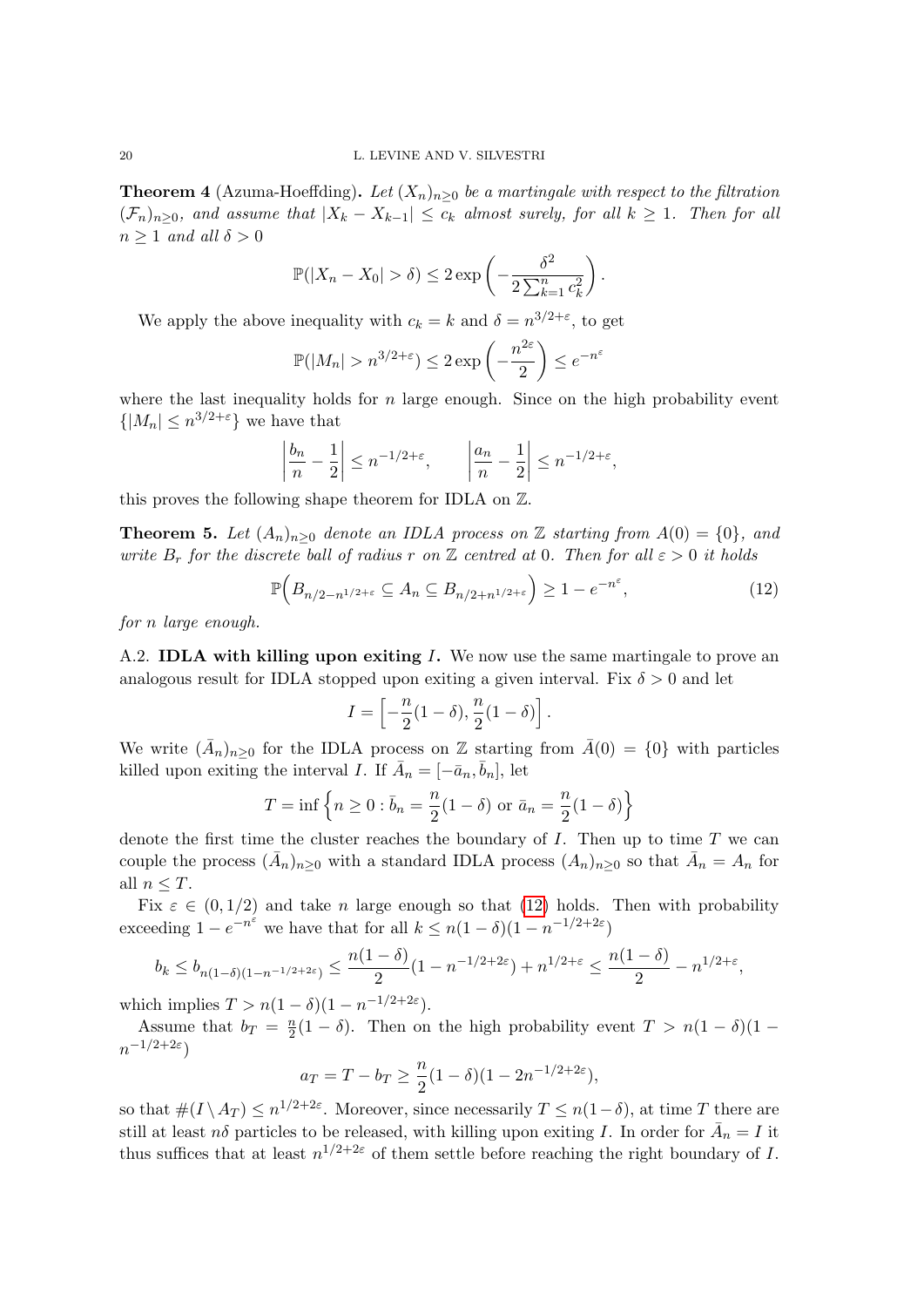Since out of  $n\delta$  random walks the number of walks that reach  $-\frac{n}{2}$  $\frac{n}{2}(1-\delta)$  before  $\frac{n}{2}(1-\delta)$ is a Binomial random variable  $B(n\delta, 1/2)$ , we find

$$
\mathbb{P}(B(n\delta, 1/2) < n^{1/2 + 2\varepsilon}) \le \mathbb{E}(e^{-B(n\delta, 1/2)})e^{n^{1/2 + 2\varepsilon}} \le \left(\frac{e^{-1} + 1}{2}\right)^{n\delta}e^{n^{1/2 + 2\varepsilon}} \le e^{-n\delta/10}
$$

for  $n$  large enough. In all,

 $\mathbb{P}(\bar{A}_n \subsetneq I) \leq \mathbb{P}(T \leq n(1-\delta)(1-n^{-1/2+2\varepsilon})) + \mathbb{P}(B(n\delta, 1/2) < n^{1/2+2\varepsilon}) \leq 2e^{-n\varepsilon}$ 

for n large enough. This proves Lemma [2.](#page-7-2)

A.3. **IDLA on Bernoulli percolation.** Let  $(\omega_z)_{z \in \mathbb{Z}}$  denote a Bernoulli $(p)$  vertex percolation configuration, in which each vertex  $z \in \mathbb{Z}$  is open  $(\omega_z = 1)$  with probability  $p \in (0,1)$ , and closed  $(\omega_z = 0)$  with probability  $1 - p$ . We let  $(A_n^p)_{n \geq 0}$  denote an IDLA process starting from  $A_0^p = \{0\}$ , with particles only allowed to settle at open sites of the percolation configuration, and refer to such a process as  $p$ -IDLA. Denote by  $P_p$  the distribution of the  $p$ -IDLA process, averaged on the environment. We further let  $v_n$  denote the odometer function associated to the stabilization of the initial particle configuration  $\eta = n\delta_0$  consisting of n active particles at the origin. Note that here all the stack instructions are movement instructions, so that  $v_n(x)$  counts the number of particle emissions from x until stabilization. For  $p$ -IDLA we have the following shape theorem.

<span id="page-20-0"></span>**Theorem 6.** For all  $\varepsilon > 0$  and n large enough,

$$
\mathbf{P}_p\left(B_{\frac{n}{2p}(1-\varepsilon)}\subseteq supp(v_n)\subseteq B_{\frac{n}{2p}(1+\varepsilon)}\right)\geq 1-e^{-n/(\log n)^2}.
$$

A similar result appears in [\[6\]](#page-23-16), Theorem 4, where the focus is on higher dimensions. Since in dimension 1 the proof is substantially simpler, and we need quantitative estimates that do not appear in [\[6\]](#page-23-16), we include it here for completeness.

*Proof of the inner bound.* Fix  $\varepsilon > 0$  as in the statement. Let us say that a particle settles when it first reaches an open empty site. Following Lawler, Bramson and Griffeath [\[10\]](#page-23-7), we think of the random walks' trajectories as continuing indefinitely, even after the corresponding particles settle. Then for arbitrary  $z \in B_{\frac{n}{2p}(1-\varepsilon)}$  define

$$
N_z = \sum_{k=1}^{n} 1 \{ \text{The } k^{th} \text{ walk reaches } z \text{ before settling} \}
$$
  

$$
M_z = \sum_{k=1}^{n} 1 \{ \text{The } k^{th} \text{ walk reaches } z \text{ before exiting } B_{n/2p} \}
$$
  

$$
L_z = \sum_{k=1}^{n} 1 \{ \text{The } k^{th} \text{ walk settles before reaching } z, \text{ and reaches } z \text{ before exiting } B_{n/2p} \}.
$$

Then  $N_z \geq M_z - L_z$ , and so

<span id="page-20-1"></span>
$$
\mathbf{P}_p(z \notin supp(v_n)) = \mathbf{P}_p(N_z = 0) \le \mathbf{P}_p(M_z \le a) + \mathbf{P}_p(L_z \ge a)
$$
\n(13)

for  $a \in \mathbb{R}$  to be chosen later.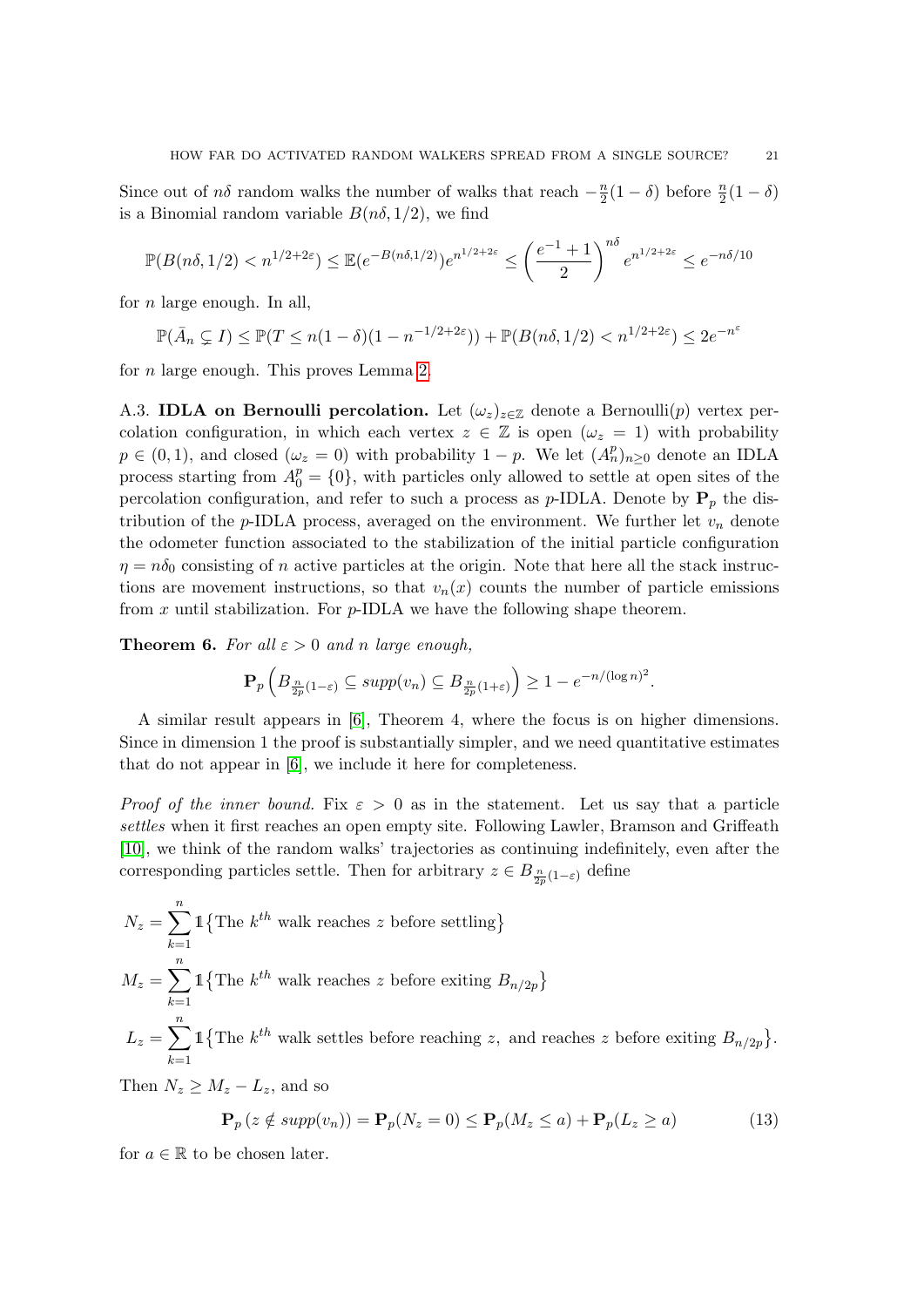Let  $\mathbb{P}_x$  denote the law of a simple random walk on Z starting from x, and write  $\tau_z$  and  $\tau_{B_{n/2p}}$  for the hitting time of z and the exit time from the ball  $B_{n/2p}$  respectively. Then

$$
\mathbf{E}_p(M_z) = np\mathbb{P}_0(\tau_z < \tau_{B_{n/2p}}) = np\left(\frac{\frac{n}{2p}}{\frac{n}{2p} + |z|}\right) \ge \frac{np}{2-\varepsilon}
$$

where the last inequality holds for  $n$  large enough. Moreover, if

$$
\tilde{L}_z = \sum_{y \in B_{n/2p}} \omega(y) 1\!\!1_y(\tau_z < \tau_{B_{n/2p}}),
$$

then  $L_z \leq \tilde{L}_z$ , and

$$
\mathbf{E}_p(L_z) \leq \mathbf{E}_p(\tilde{L}_z) = p \sum_{y \in B_{n/2p}} \mathbb{P}_y(\tau_z < \tau_{B_{n/2p}}).
$$

Let f denote the piecewise linear function whose graph in  $[-1/(2p), 1/(2p)]$  consists of the two line segments connecting  $(-1/(2p), 0)$  with  $(|z|/n, 1)$  and  $(|z|/n, 1)$  with  $(1/(2p), 0)$ . Using the integral approximation

$$
\mathbb{P}_y(\tau_z < \tau_{B_{n/2p}}) = \int_{-\frac{1}{2p}}^{\frac{1}{2p}} f(x) dx + o(1)
$$

as  $n \to \infty$ , we find

$$
\lim_{n \to \infty} \frac{1}{n} \mathbb{P}_y(\tau_z < \tau_{B_{n/2p}}) = \frac{1}{2},
$$

from which

$$
\frac{np}{2}(1-\varepsilon) \le \mathbf{E}_p(\tilde{L}_z) \le \frac{np}{2}\left(1+\frac{\varepsilon}{8}\right)
$$

for  $n$  large enough. Then using a standard concentration inequality for sums of indicators (see [\[1\]](#page-23-17), Corollary A.1.14), we obtain that there exists  $c_{\varepsilon} > 0$  such that

$$
\mathbf{P}_p\left(M_z \leq \mathbf{E}_p(\tilde{L}_z) \left(1 + \frac{\varepsilon}{4}\right)\right) \leq \mathbf{P}_p\left(M_z \leq \mathbf{E}_p(M_z) \left(1 - \frac{\varepsilon}{16}\right)\right)
$$
  

$$
\leq 2 \exp\left\{-c_{\varepsilon} \mathbf{E}_p(M_z)\right\} \leq \exp\left\{-\frac{n}{\log n}\right\}
$$

and

$$
\mathbf{P}_p\left(\tilde{L}_z \geq \mathbf{E}_p(\tilde{L}_z) \left(1 + \frac{\varepsilon}{4}\right)\right) \leq 2 \exp\left\{-c_{\varepsilon} \mathbf{E}_p(\tilde{L}_z)\right\} \leq \exp\left\{-\frac{n}{\log n}\right\}
$$

for *n* large enough. This shows that taking  $a = \mathbf{E}_p(\tilde{L}_z) \left(1 + \frac{\varepsilon}{4}\right)$  in [\(13\)](#page-20-1) yields

$$
\mathbf{P}_p\left(B_{\frac{n}{2p}(1-\varepsilon)}\nsubseteq \text{supp}(v_n)\right) \leq \frac{n}{p}\exp\left\{-\frac{n}{\log n}\right\} \leq e^{-n/(\log n)^2}
$$

for  $n$  large enough, which proves the inner bound.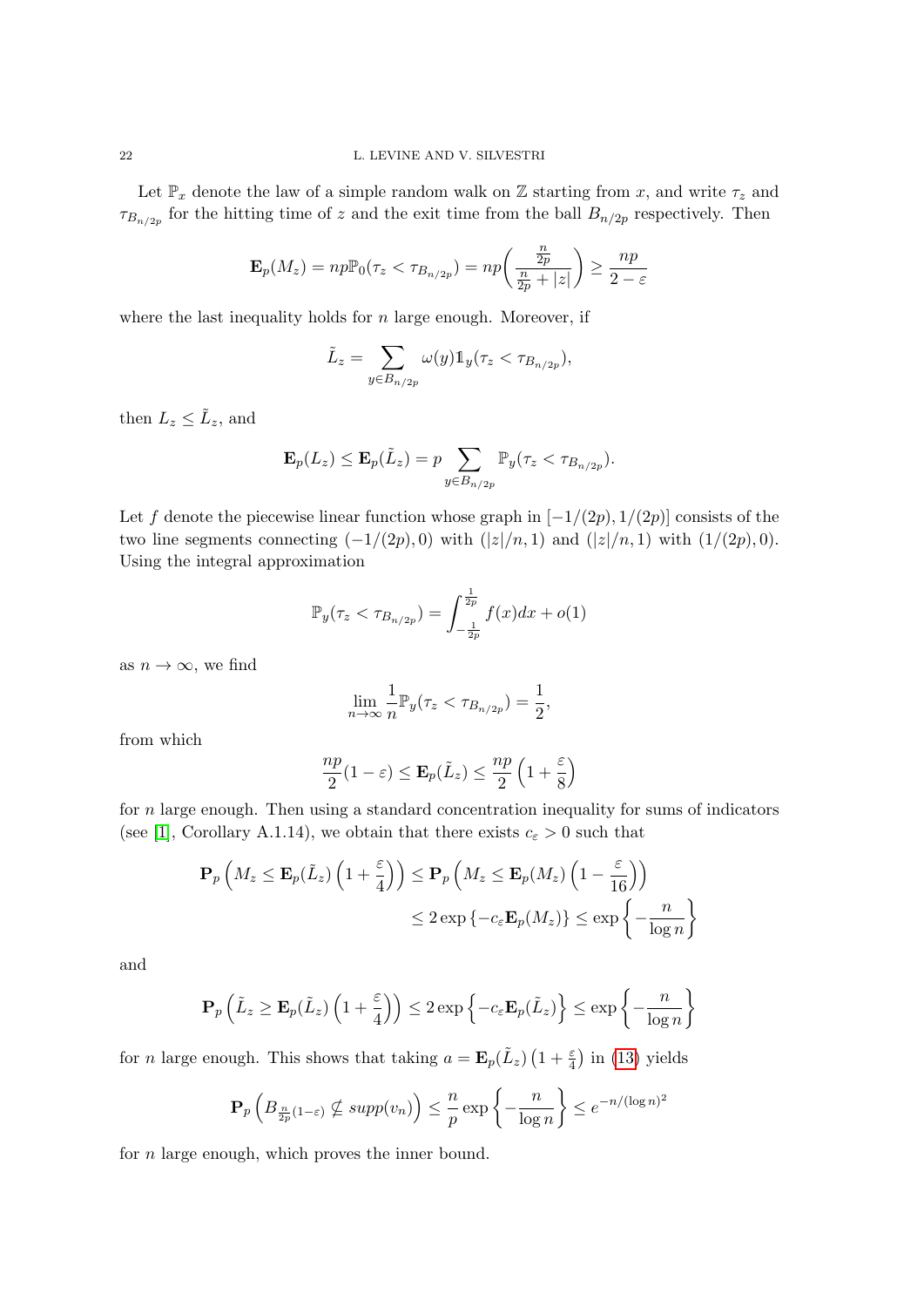*Proof of the outer bound.* Fix  $\varepsilon > 0$  as in the statement. Then for  $\lambda > 0$  small enough

$$
\mathbf{P}_p\bigg(\sum_{x \in B_{\frac{n}{2p}(1-\frac{\varepsilon}{4})}} \omega(x) \le n\left(1 - \frac{\varepsilon}{4}\right)^2\bigg) \le \mathbf{E}_p\bigg(\exp\bigg\{-\lambda \sum_{x \in B_{\frac{n}{2p}(1-\frac{\varepsilon}{4})}} \omega(x)\bigg\}\bigg)e^{\lambda n(1-\varepsilon/4)^2}
$$

$$
= (1 - p + pe^{-\lambda})^{\frac{n}{p}(1-\varepsilon/4)}e^{\lambda n(1-\varepsilon/4)^2} \le e^{-\lambda n(1-\varepsilon/4)\varepsilon/4} \le e^{-\frac{n}{\log n}}
$$

for  $n$  large enough. It follows that

$$
\mathbf{P}_{p}\left(\left|A_{n}^{p}\setminus B_{\frac{n}{2p}(1-\frac{\varepsilon}{4})}\right|>\frac{n\varepsilon}{2}\right)\leq \sum_{x\in B_{\frac{n}{2p}(1-\frac{\varepsilon}{4})}}\omega(x)\leq n\left(1-\frac{\varepsilon}{4}\right)^{2}\right)+\mathbf{P}_{p}\left(B_{\frac{n}{2p}(1-\varepsilon/4)}\nsubseteq supp(v_{n})\right)\leq 2e^{-\frac{n}{\log n}}\tag{14}
$$

for  $n$  large enough. On the high probability event

<span id="page-22-0"></span>
$$
\left|A_n^p \setminus B_{\frac{n}{2p}(1-\frac{\varepsilon}{4})}\right| \le \frac{n\varepsilon}{2} \tag{15}
$$

at most  $n\varepsilon/2$  particles settle outside the ball of radius  $\frac{n}{2p}(1-\frac{\varepsilon}{4})$  $\frac{\varepsilon}{4}$ ). We now show that, even if they all settle on one side, the outer bound is satisfied with high probability. To this end, let  $(\Delta_k)_{k\in\mathbb{Z}\setminus\{0\}}$  denote the gaps between consecutive open sites to the right of  $\frac{n}{2}$  $\frac{n}{2p}(1-\frac{\varepsilon}{4})$  $\frac{\varepsilon}{4}$ ) if  $k > 0$ , and to the left of  $-\left\lfloor \frac{n}{2p}(1 - \frac{\varepsilon}{4}\right\rfloor)$  $\frac{\varepsilon}{4}$ ] if  $k < 0$ .



FIGURE 5. An illustration of the  $\Delta_k$  notation.

Then on the high probability event [\(15\)](#page-22-0) it must be

$$
supp(v_n) \subseteq B_{\frac{n}{2p}(1-\frac{\varepsilon}{4})+\max\left\{\sum_{k=1}^{n\varepsilon/2} \Delta_k, \sum_{k=1}^{n\varepsilon/2} \Delta_{-k}\right\}}.
$$

It thus suffices to show that

$$
\mathbf{P}_p\bigg(\max\bigg\{\sum_{k=1}^{n\varepsilon/2}\Delta_k,\sum_{k=1}^{n\varepsilon/2}\Delta_{-k}\bigg\}\geq \frac{n\varepsilon}{2p}\bigg(1+\frac{\varepsilon}{4}\bigg)\bigg)\leq 2e^{-\frac{n}{\log n}}
$$

for n large enough. To this end, let  $(G_k)_{k\in\mathbb{Z}\setminus\{0\}}$  be a sequence of i.i.d. Geometric(p) random variables, and note that since  $\Delta_1 \preceq G_1$ ,  $\Delta_2 \preceq G_2$  we have the stochastic domination

$$
\sum_{k=1}^{n\varepsilon/2} \Delta_k \preceq \sum_{k=1}^{n\varepsilon/2} G_k, \qquad \sum_{k=1}^{n\varepsilon/2} \Delta_{-k} \preceq \sum_{k=1}^{n\varepsilon/2} G_{-k}.
$$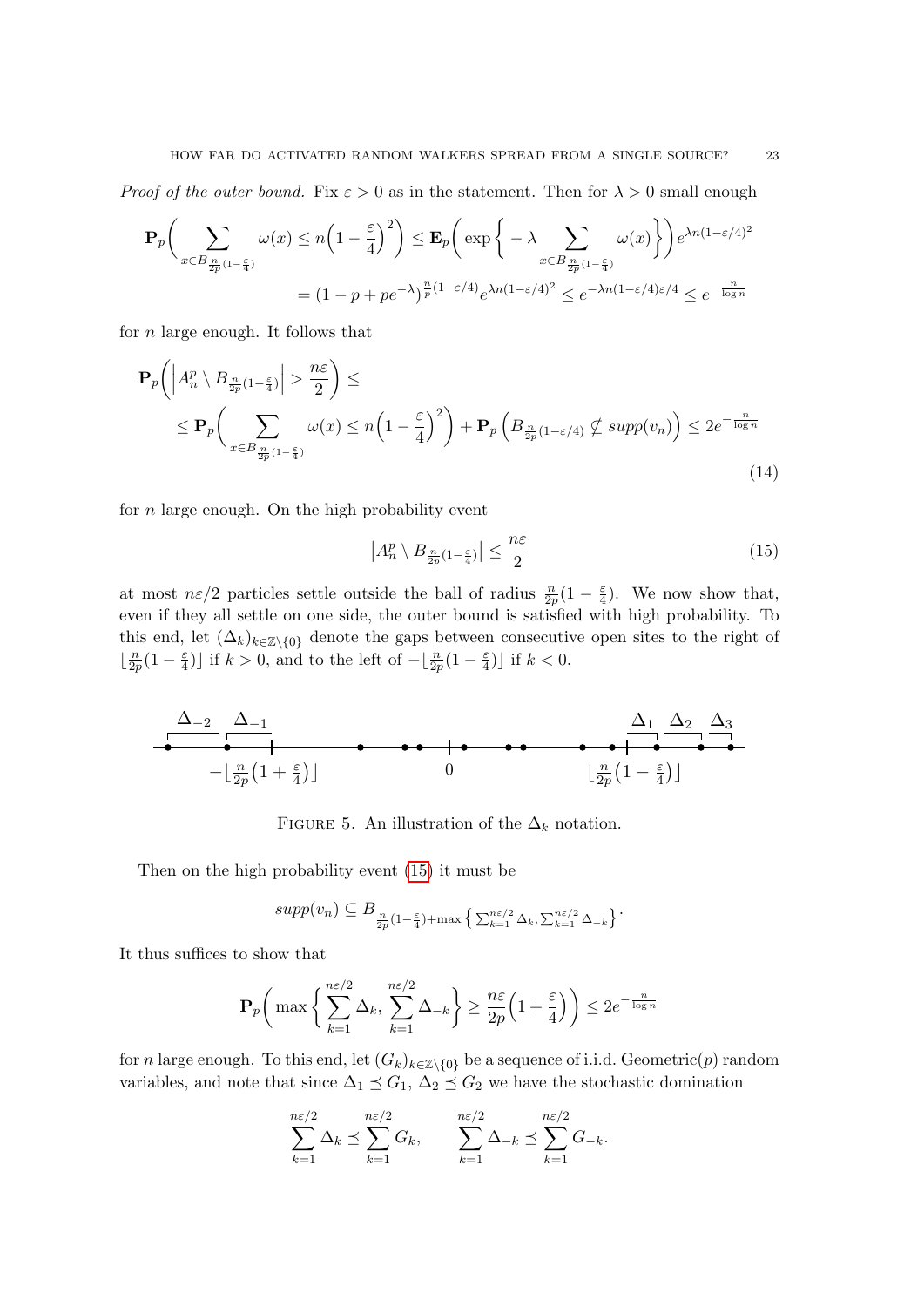Thus, choosing  $\lambda > 0$  small enough depending on p and  $\varepsilon$ , we find

$$
\mathbb{P}\left(\sum_{k=1}^{n\varepsilon/2} G_k \ge \frac{n\varepsilon}{2p} (1 + \varepsilon/4) \right) \le \left[ \mathbb{E}(e^{\lambda G_1}) \right]^{n\varepsilon/2} \exp\left\{ -\frac{n\varepsilon}{2p} (1 + \varepsilon/4) \right\}
$$

$$
= \left( \frac{pe^{\lambda}}{1 - (1 - p)e^{\lambda}} \right)^{n\varepsilon/2} \exp\left\{ -\frac{n\varepsilon}{2p} (1 + \varepsilon/4) \right\}
$$

$$
\le \exp\left\{ -\frac{n\varepsilon}{2p} (1 + \varepsilon/8) \right\} \le e^{-\frac{n}{\log n}}
$$

for  $n$  large enough, which concludes the proof.

# **REFERENCES**

- <span id="page-23-17"></span>[1] Noga Alon and Joel H Spencer. The probabilistic method. John Wiley & Sons, 2004.
- <span id="page-23-8"></span>[2] Amine Asselah and Alexandre Gaudilliere. From logarithmic to subdiffusive polynomial fluctuations for internal dla and related growth models. The Annals of Probability, 41(3A):1115–1159, 2013.
- <span id="page-23-12"></span>[3] Amine Asselah, Leonardo T Rolla, and Bruno Schapira. Diffusive bounds for the critical density of activated random walks. arXiv:1907.12694, 2019.
- <span id="page-23-13"></span>[4] Riddhipratim Basu, Shirshendu Ganguly, and Christopher Hoffman. Non-fixation for conservative stochastic dynamics on the line. Communications in Mathematical Physics, 358(3):1151–1185, 2018.
- <span id="page-23-5"></span>[5] Riddhipratim Basu, Shirshendu Ganguly, Christopher Hoffman, and Jacob Richey. Activated random walk on a cycle. Annales de l'Institut Henri Poincaré, Probabilités et Statistiques, 55(3):1258–1277, 2019.
- <span id="page-23-16"></span>[6] Gerard Ben Arous and Alejandro F Ramírez. Asymptotic survival probabilities in the random saturation process. Annals of probability, pages 1470–1527, 2000.
- <span id="page-23-15"></span>[7] Benjamin Bond and Lionel Levine. Abelian networks I. foundations and examples. SIAM Journal on Discrete Mathematics, 30(2):856–874, 2016.
- <span id="page-23-6"></span>[8] Shirshendu Ganguly, Christopher Hoffman, Jacob Richey, and Leonardo Rolla. Active phase for activated random walk on z. arXiv:2009.09491, 2020.
- <span id="page-23-9"></span>[9] David Jerison, Lionel Levine, and Scott Sheffield. Logarithmic fluctuations for internal DLA. Journal of the American Mathematical Society, 25(1):271–301, 2012.
- <span id="page-23-7"></span>[10] Gregory F Lawler, Maury Bramson, and David Griffeath. Internal diffusion limited aggregation. The Annals of Probability, pages 2117–2140, 1992.
- <span id="page-23-3"></span>[11] Lionel Levine and Feng Liang. An upper bound on the mixing time of activated random walk. 2020. In preparation.
- <span id="page-23-10"></span>[12] Lionel Levine and Vittoria Silvestri. How long does it take for internal DLA to forget its initial profile? Probability Theory and Related Fields, 174(3-4):1219–1271, 2019.
- <span id="page-23-4"></span>[13] Lionel Levine and Vittoria Silvestri. Universality conjectures for activated random walk. 2020. In preparation.
- <span id="page-23-14"></span>[14] Leonardo T Rolla. Activated random walks. arXiv:1507.04341, 2015.
- <span id="page-23-1"></span>[15] Leonardo T. Rolla. Activated random walks on  $\mathbb{Z}^d$ . Probab. Surveys, 17:478-544, 2020.
- <span id="page-23-0"></span>[16] Leonardo T Rolla and Vladas Sidoravicius. Absorbing-state phase transition for driven-dissipative stochastic dynamics on z. Inventiones mathematicae, 188(1):127–150, 2012.
- <span id="page-23-2"></span>[17] Leonardo T Rolla, Vladas Sidoravicius, and Olivier Zindy. Universality and sharpness in activated random walks. In Annales Henri Poincaré, volume 20, pages 1823–1835. Springer, 2019.
- <span id="page-23-11"></span>[18] Vittoria Silvestri. Internal DLA on cylinder graphs: fluctuations and mixing. Electronic Communications in Probability, 25, 2020.